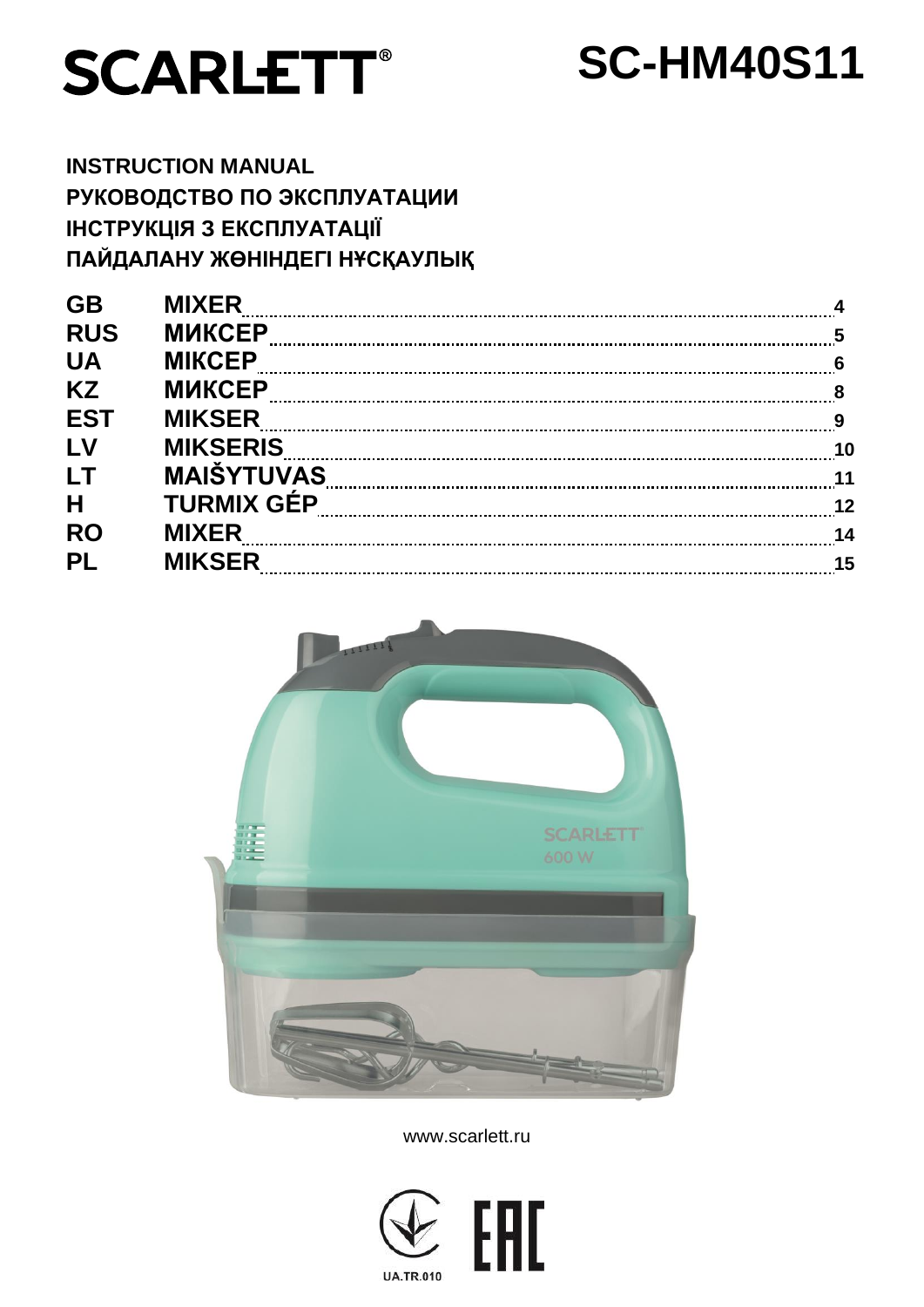- 1. Eggs and cream beaters
- 2. Mixer
- 3. Attachments release button
- 4. Speed mode switch
- 5. Handle
- 6. Dough hooks
- 7. Container for storage of nozzles

- 1. Насадки для збивання яєць та кремів
- 2. Корпус
- 3. Кнопка викиду насадок
- 4. Перемикач швидкостей
- 5. Ручка
- 6. Насадки для розмішування важкого тіста
- 7. Контейнер для зберігання насадок

# **EST KIRJELDUS LV APRAKSTS**

- 1. Otsikud munade ja kreemide vahustamiseks
- 2. Korpus
- 3. Nupp otsikute vabastamiseks
- 4. Kiiruste lüliti
- 5. Käepide
- 6. Otsikud raske taina segamiseks
- 7. Otsikute hoiukonteiner

# **LT APRAŠYMAS H LEÍRÁS**

- 1. Antgalis kiaušiniams ir kremui plakti
- 2. Korpusas
- 3. Antgalio išmetimo mygtukas
- 4. Greičių perjungėjas
- 5. Rankenėlė
- 6. Antgalis sunkiai tešlai maišyti
- 7. Antgalių saugojimo talpa.

- 1. Accesoriu pentru baterea ouălor și cremelor
- 2. Carcasă
- 3. Buton detașare accesorii
- 4. Comutator viteze
- 5. Mâner
- 6. Accesorii pentru amestecarea aluatului dens
- 7. Container depozitare accesorii

# **GB DESCRIPTION RUS УСТРОЙСТВО ИЗДЕЛИЯ**

- 1. Насадки для взбивания яиц и кремов
- 2. Корпус
- 3. Кнопка выброса насадок
- 4. Переключатель скоростей
- 5. Ручка
- 6. Насадки для размешивания тяжёлого теста
- 7. Контейнер для хранения насадок

# **UA ОПИС KZ СИПАТТАМА**

- 1. Жұмыртқа мен кремдерді шайқауға арналған қондырмалар
- 2. Корпус
- 3. Қондырмаларды шығару түймесі
- 4. Жылдамдықты ауыстырып-қосқыш
- 5. Сап
- 6. Ауыр қамырды араластыруға арналған қондырмалар
- 7. Қондырмаларды сақтауға арналған сауыт

- 1. Uzliktņi olu un krēmu putošanai
- 2. Korpuss
- 3. Uzliktņu atvienošanas poga
- 4. Ātrumu pārslēgs
- 5. Rokturis
- 6. Uzliktņi biezas mīklas iejaukšanai
- 7. Uzliktņu glabāšanas konteiners

- 1. Tojáshab és krémek felverésére használt rátétek
- 2. Készüléktest
- 3. Rátétlekapcsoló gomb
- 4. Sebességváltó
- 5. Fogantyú
- 6. Tömör állagú tésztakeverő rátét
- 7. Rátéttároló konténer

# **RO DETALII PRODUS PL BUDOWA WYROBU**

- 1. Nasadki do ubijania jaj i kremów
- 2. Obudowa
- 3. Przycisk zrzucania nasadek
- 4. Przełącznik prędkości
- 5. Uchwyt
- 6. Nasadki do mieszania ciężkiego ciasta
- 7. Kontener do przechowywania nasadek

| 220-240 V ~ 50 Hz<br><b>Класс защиты II</b> | 600W | 0.75 /0.94 kg | mm<br>190<br>95<br>190 |
|---------------------------------------------|------|---------------|------------------------|
|---------------------------------------------|------|---------------|------------------------|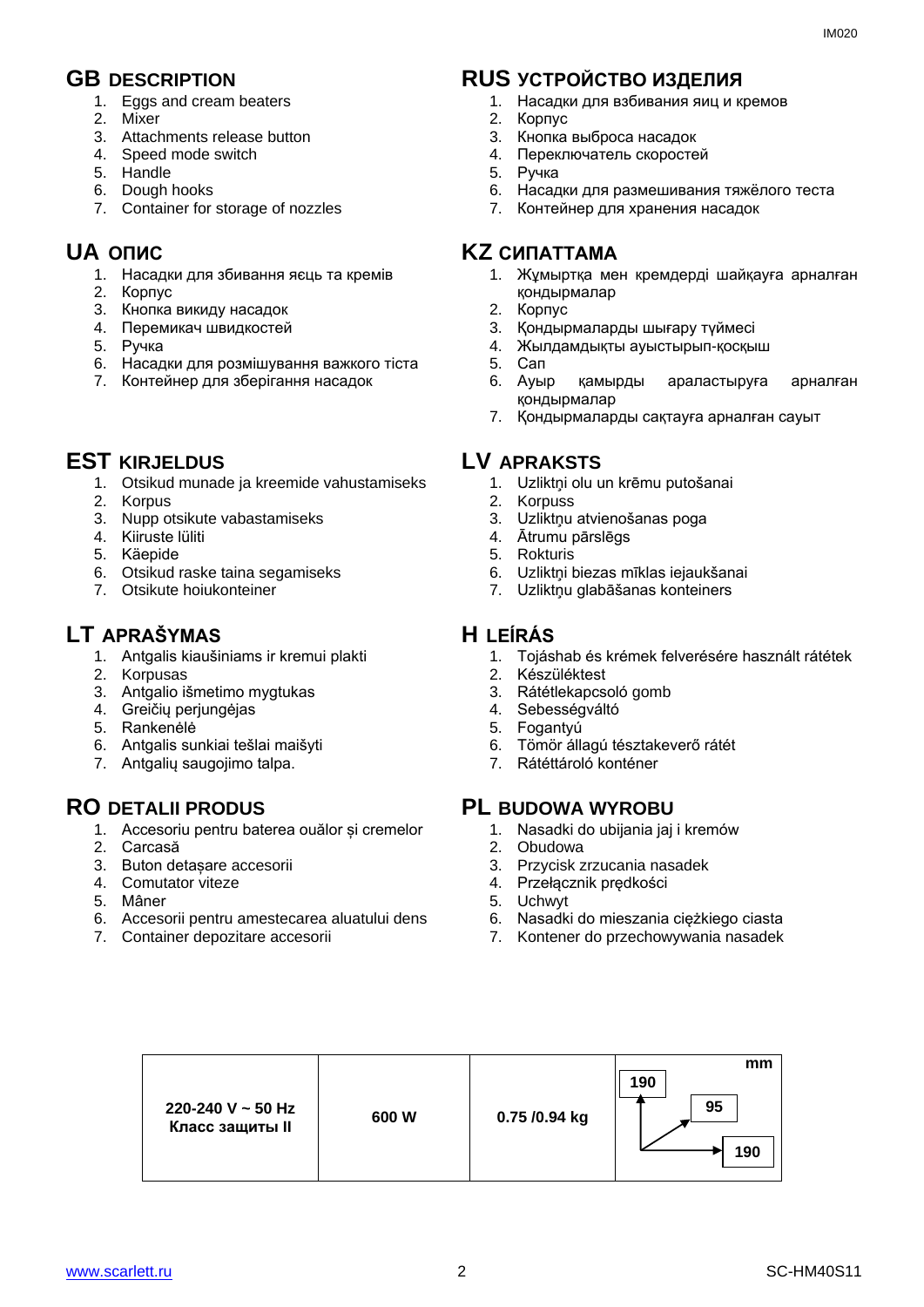$\overline{4}$  $\mathfrak{S}$  $-5$  $-2$  $\mathbb{D}$  $-7$ 

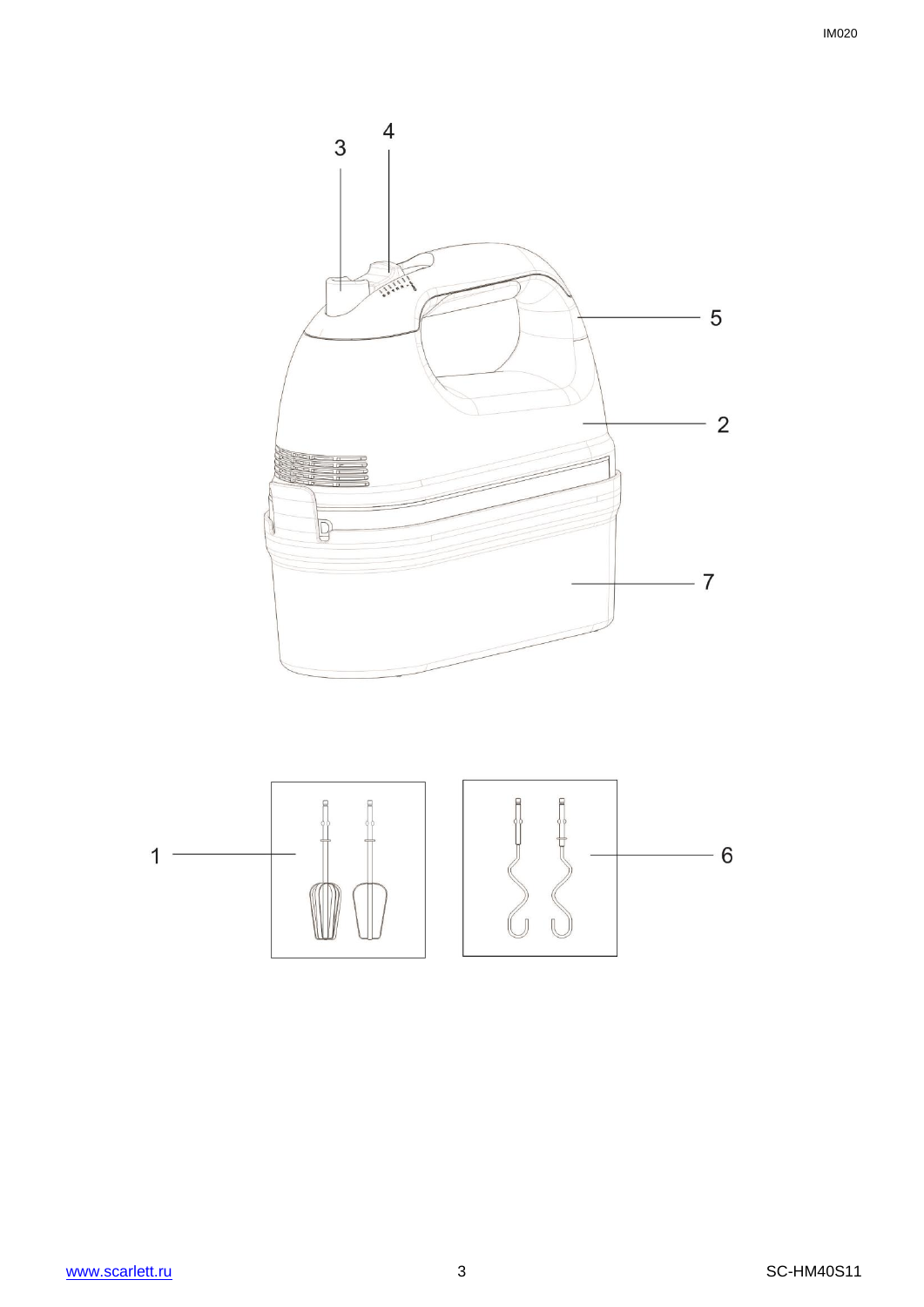#### **GB INSTRUCTION MANUAL IMPORTANT SAFEGUARDS**

- Please read this manual before use and save it for future reference.
- Before the first switching on check that the voltage indicated on the unit rating label corresponds to the mains voltage in your home.
- The appliance is intended for use only in domestic aims. The unit is not intended for industrial and commercial use, and also for use in:
- $-$  kitchen area for the stuff of shops, offices and the other industrial places
- $-$  farm houses
- hotels, motels, rest homes and other similar places by residents.
- Do not touch rotating beaters with hands or any objects!
- Do not use the beaters to mix hard ingredients, such as frozen butter. Mixing heavy ingredients may cause motor damage.
- Never wash the mixer in water; if the mixer accidentally was immersed or spilled, immediately unplug it, completely dry and have it checked in the service center.
- Before unplugging the appliance, ensure that the speed switch is in "0" position. Do not pull the cord, but the plug only.
- . In case of power cord is damaged, its replacement should be done by the manufacture or service department or the other high-skill person to avoid any danger.
- Ensure that the cord does not hang over sharp edges and keep it away from hot surfaces.
- The appliance is not intended for use for [physically, sensory or mental disabled](https://www.multitran.ru/c/m.exe?t=5841801_1_2&s1=%F7%E5%EB%EE%E2%E5%EA%20%F1%20%EE%E3%F0%E0%ED%E8%F7%E5%ED%ED%FB%EC%E8%20%E2%EE%E7%EC%EE%E6%ED%EE%F1%F2%FF%EC%E8) person (including children) or for person with lack of life experience or knowledge, if only they are under supervision or have been instructed about the use of the unit by responsible person.
- Children must be under control in order not to be allowed to play with the appliance.
- Do not attempt to repair, adjust or replace parts in the appliance. Repair the malfunctioning appliance in the nearest service center.
- If the product has been exposed to temperatures below 0ºC for some time it should be kept at room temperature for at least 2 hours before turning it on.
- The manufacturer reserves the right to introduce minor changes into the product design without prior notice, unless such changes influence significantly the product safety, performance, and functions.
- Manufacturing date is indicated on the unit and/or on packing as well as in accompanying documents in the following format XX.XXXX where first two figures XX is the month of production, and following four figures XXXX is the year of production.

#### **USING YOUR MIXER**

• The device is designed for kneading dough, whipping cream, cooking sauces, mashed potatoes, mixing various ingredients.

- Push the beaters into slots, slightly turning until it locks into proper position.
- Immerse the beaters into the products mixture.
- Plug the mixer into the wall socket.
- Slide the speed control switch to the desired speed.
- When the desired consistency is reached, slide the speed control switch to "0FF" position. Wait until the beaters stop and unplug the mixer.
- Press the beaters release button and remove the beaters.
- NOTE: Set the speed depending on type of food. Always start to work at low speed, and then gradually increase it. As the mixture becomes thicker, increase power by switching to a higher speed.
- CAUTION: When installing the dough mixing nozzles, make sure that the nozzle with the limiting ring is inserted into the right socket, and the other nozzle – into the left.The right slot is on the right side when you hold the mixer with hooks away from yourself.

### **MIXING GUIDE**

|     | SPEED   DESCRIPTION                                                             |  |
|-----|---------------------------------------------------------------------------------|--|
| 1,2 | This is a good starting speed for mixing<br>dry foods.                          |  |
|     | Best speed to start mixing liquid<br>ingredients, salad dressings.              |  |
|     | For mixing cake, cookie and bread<br>dough.                                     |  |
| 5   | For creaming butter and sugar, beating<br>uncooked candy, desserts, etc.        |  |
|     | For beating eggs, cooking icings,<br>whipping potatoes, whipping cream,<br>etc. |  |

 To prevent motor overheating do not work continuously longer than **10** minutes and obligatory stop the mixer for no less than **10 min**., letting it cool to room temperature.

#### **CLEAN AND CARE**

- Always unplug the unit from the power supply before cleaning.
- Wash the beaters with warm soapy water and then dry.
- Clean the body with a damp cloth and never wash or spill mixer with water.
- Do not use abrasive cleaners, metal brushes and sponges, organic solvents or aggressive liquids.

#### **STORAGE**

- Be sure that the appliance is unplugged.
- Complete all requirements of Chapter CLEANING AND CARE.
- Keep the appliance in a dry clean place.



- The symbol on the unit, packing materials and/or documentations means used electrical and electronic units and battery's should not be toss in the garbage with ordinary household garbage. These units should be pass to special receiving point.
- For additional information about actual system of the garbage collection address to the local authority.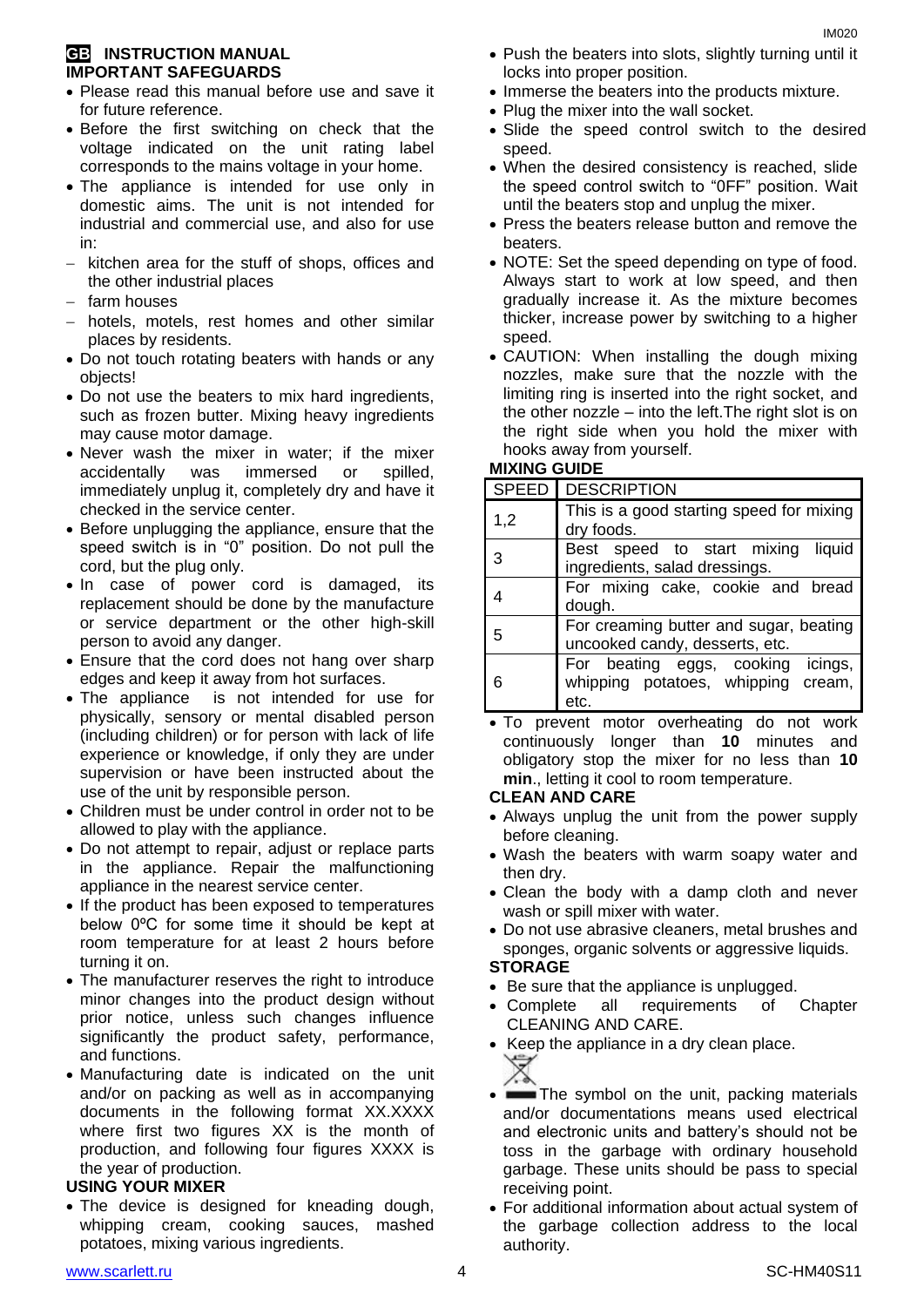Valid utilization will help to save valuable resources and avoid negative work on the public health and environment which happens with incorrect using garbage.

#### **RUS РУКОВОДСТВО ПО ЭКСПЛУАТАЦИИ МЕРЫ БЕЗОПАСНОСТИ**

- Внимательно прочитайте руководство по эксплуатации и сохраните его в качестве справочного материала.
- Перед первоначальным включением проверьте, соответствуют ли технические характеристики, указанные на изделии, параметрам электросети.
- Прибор предназначен для использования только в бытовых целях согласно данному Руководству по эксплуатации. Прибор не предназначен для промышленного и коммерческого применения, а также для использования:
- в кухонных зонах для персонала в магазинах, офисах и прочих производственных помещениях;
- в фермерских домах;
- клиентами в гостиницах, мотелях, пансионатах и других похожих мест проживания.
- Во время работы не касайтесь руками или другими предметами вращающихся насадок!
- Не используйте миксер при работе с твердыми продуктами, например, замороженным сливочным маслом. При работе с вязкими продуктами двигатель может перегореть.
- Не мойте миксер проточной водой и не погружайте его и шнур питания в воду или другие жидкости. Если это произошло, немедленно отключите миксер от электросети, полностью высушите его и проверьте в ближайшем сервисном центре.
- Перед отключением от электросети убедитесь, что переключатель скоростей находится в положении "0". Беритесь рукой за вилку, а не тяните за шнур питания.
- При повреждении шнура питания его замену, во избежание опасности, должны производить изготовитель, сервисная служба или подобный квалифицированный персонал.
- Следите, чтобы шнур питания не касался острых кромок и горячих поверхностей
- Прибор не предназначен для использования лицами (включая детей) с пониженными физическими, сенсорными или умственными способностями или при отсутствии у них жизненного опыта или знаний, если они не находятся под присмотром или не проинструктированы об использовании прибора лицом, ответственным за их безопасность.
- Дети должны находиться под присмотром для недопущения игр с прибором.
- Не пытайтесь самостоятельно ремонтировать прибор или заменять какие-либо детали. При обнаружении неполадок обращайтесь ближайший Сервисный центр.
- Если изделие некоторое время находилось при температуре ниже 0ºC, перед включением его следует выдержать в комнатных условиях не менее 2 часов.
- Производитель оставляет за собой право без дополнительного уведомления вносить незначительные изменения в конструкцию изделия, кардинально не влияющие на его безопасность, работоспособность и функциональность.
- Дата производства указана на изделии и/или на упаковке, а также в сопроводительной документации, в формате XX.XXXX, где первые две цифры «XX» – это месяц производства, следующие четыре цифры «XXXX» – это год производства.

#### **РАБОТА**

- Прибор предназначен для замешивания теста, взбивания сливок, приготовления соусов, пюре, перемешивания различных ингредиентов.
- Слегка проворачивая, вставьте насадки в гнёзда до фиксации.
- Погрузите насадки в смешиваемые продукты.
- Подключите миксер к электросети.
- Переключателем скоростей установите необходимую скорость.
- После того, как смесь достигла требуемой консистенции, переведите переключатель скоростей в положение "0FF".
- Дождитесь полной остановки насадок.
- Отключите миксер от электросети.
- Извлекайте насадки только тогда, когда переключатель скоростей находится в положении «0FF».
- Нажмите кнопку выброса насадок и выньте их.
- ПРИМЕЧАНИЕ: Выбирайте скоростной режим в зависимости от продуктов. Всегда начинайте работу на низкой скорости, постепенно переходя на более высокую. Если в процессе обработки смесь густеет, увеличьте мощность, переключив миксер на более высокую скорость.
- ВНИМАНИЕ: При установке насадок для размешивания теста убедитесь, что насадка с ограничительным кольцом вставлена правое гнездо, а другая насадка – в левое. Правое гнездо находится справа от Вас, если держать миксер крюками от себя. Это необходимо, чтобы предотвратить попадание теста в прибор.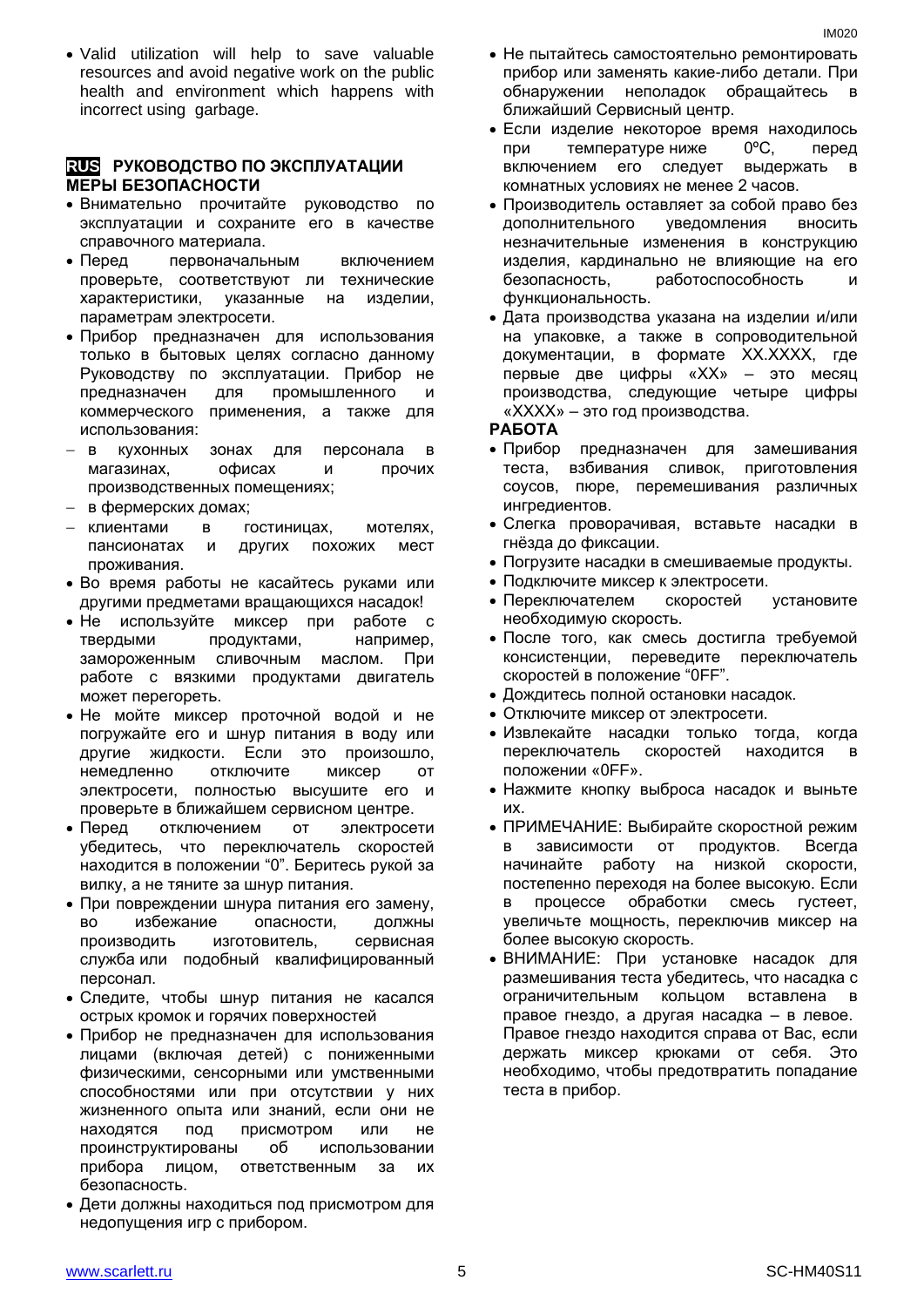#### **РЕКОМЕНДУЕМЫЕ РЕЖИМЫ СМЕШИВАНИЯ**

| СКОРОСТЬ | <b>ОПЕРАЦИЯ</b>                  |
|----------|----------------------------------|
| 1,2      | Смешивание<br>сухих              |
|          | ингредиентов.                    |
| 3        | Приготовление<br>COVCOB<br>и     |
|          | овощного пюре.                   |
|          | Замешивание теста<br>для         |
|          | бисквитов, выпечки, пудингов.    |
| 5        | Используется для смешивания      |
|          | сахара и масла (жира) для теста. |
|          | Взбивание сливок, сухого молока  |
| 6        | с водой, белков или белков с     |
|          | желтками.                        |

 Во избежание перегрева двигателя не работайте непрерывно более **10** минут и обязательно делайте перерыв не менее **10** минут, чтобы миксер остыл до комнатной температуры.

#### **ОЧИСТКА И УХОД**

- Перед очисткой всегда отключайте прибор от электросети.
- Вымойте насадки горячей мыльной водой и протрите насухо.
- Миксер протирайте влажной тканью и ни в коем случае не погружайте в воду.
- Не используйте для очистки абразивные чистящие средства, металлические щётки и мочалки, а также органические растворители и агрессивные жидкости.

#### **ХРАНЕНИЕ**

- Перед хранением убедитесь, что прибор отключен от электросети.
- Выполните требования раздела ОЧИСТКА И УХОД.
- Для хранения насадок используйте специальный контейнер.
- Храните прибор в сухом чистом месте. ▽
- Данный символ на изделии, упаковке и/или сопроводительной документации означает, что использованные электрические и электронные изделия и батарейки не должны выбрасываться вместе с обычными бытовыми отходами. Их следует сдавать в специализированные пункты приема.
- Для получения дополнительной информации о существующих системах сбора отходов обратитесь к местным органам власти.
- Правильная утилизация поможет сберечь ценные ресурсы и предотвратить возможное негативное влияние на здоровье людей и состояние окружающей среды, которое может возникнуть в результате неправильного обращения с отходами.

### **UA ІНСТРУКЦІЯ З ЕКСПЛУАТАЦІЇ**

- Шановний покупець! Ми вдячні Вам за придбання продукції торговельної марки SCARLETT та довіру до нашої компанії. SCARLETT гарантує високу якість та надійну роботу своєї продукції за умови дотримання технічних вимог, вказаних в посібнику з експлуатації.
- Термін служби виробу торгової марки SCARLETT у разі експлуатації продукції в межах побутових потреб та дотримання правил користування, наведених в посібнику з експлуатації, складає 2 (два) роки з дня передачі виробу користувачеві. Виробник звертає увагу користувачів, що у разі дотримання цих умов, термін служби виробу може значно перевищити вказаний виробником строк.

#### **МІРИ БЕЗПЕКИ**

- Уважно прочитайте Інструкцію з експлуатації та зберігайте її як довідковий матеріал.
- Перед першим вмиканням перевірте, чи відповідають технічні характеристики виробу, позначені на наліпці, параметрам електромережі.
- Прилад призначений для використання тільки в побутових цілях. Прилад не призначений для промислового та комерційного застосування, а також для використання:
- у кухонних зонах для персоналу в магазинах, офісах та інших виробничих приміщеннях;
- у фермерських будинках;
- клієнтами у готелях, мотелях, пансіонатах та інших схожих місцях проживання.
- Використовувати тільки у приміщенні.
- Під час обертання насадок, не торкайтеся їх руками чи будь-якими предметами!
- Не використовуйте міксер для обробки твердих продуктів, наприклад, замороженого вершкового масла. Під час обробки в'язких продуктів двигун може перегоріти.
- Не мийте міксер під струмом води та не занурюйте його у воду чи інші рідини. Якщо це відбулося, негайно вимкніть міксер з електромережі, цілком висушіть його та перевірте у найближчому сервісному центрі.
- Перед вимиканням з електромережі переконайтесь, що перемикач швидкостей знаходиться у позиції "0". Вимикаючи, тримайтесь рукою за штепсельну вилку, не тягніть за шнур.
- У разі пошкодження кабелю живлення, його заміну, з метою запобігання небезпеці, повинен виконувати виробник або уповноважений їм сервісний центр, або аналогічний кваліфікований персонал.
- Стежте, щоби шнур живлення не торкався гострих крайок та гарячих поверхонь.
- Прилад не призначений для використання особами (включаючи дітей) зі зниженими фізичними, чуттєвими або розумовими здібностями або у разі відсутності у них опиту або знань, якщо вони не знаходяться під контролем або не проінструктовані про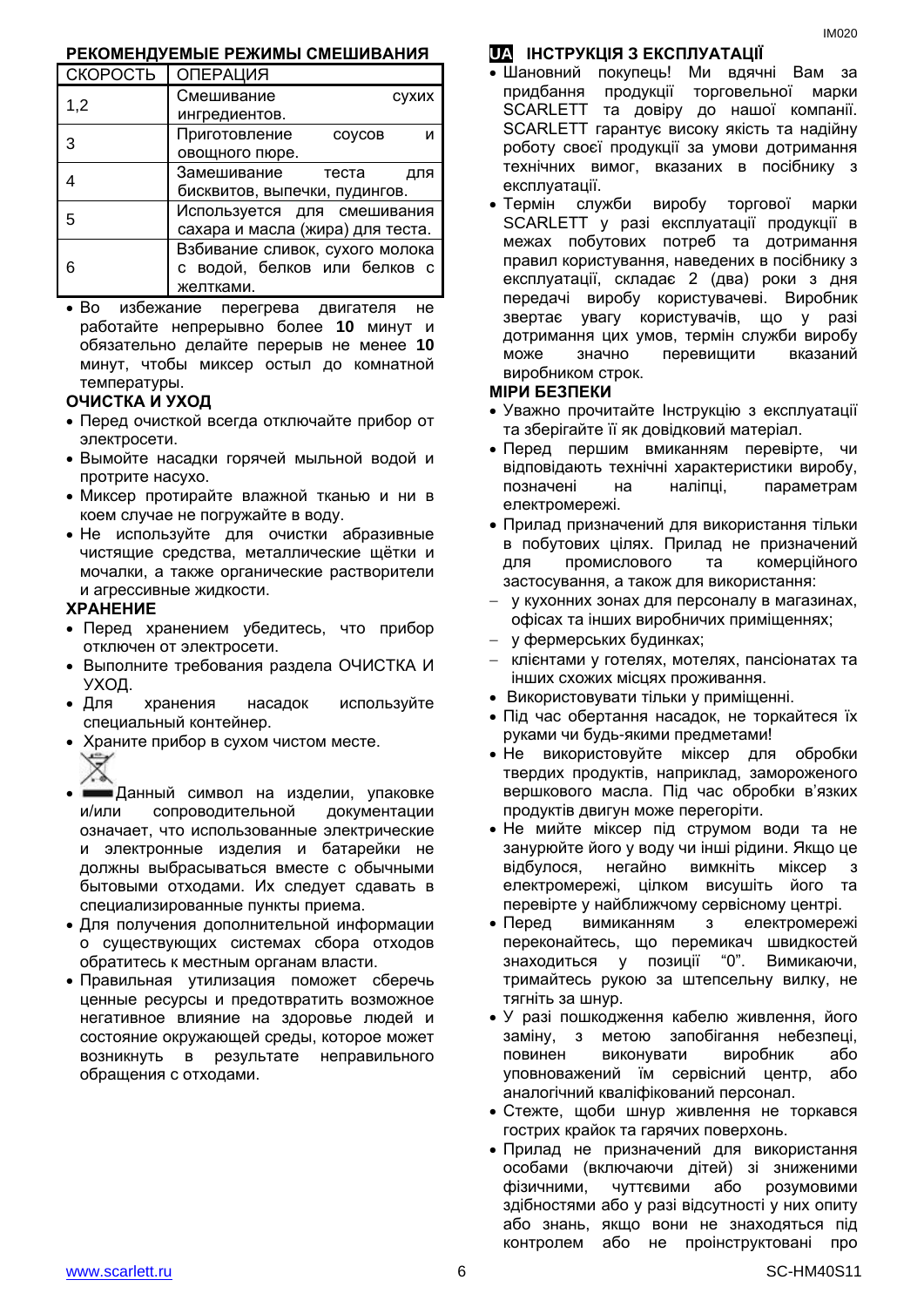використання приладу особою, що відповідає за їх безпеку.

- Діти повинні знаходитись під контролем, задля недопущення ігор з приладом.
- Не намагайтеся самостійно ремонтувати прилад або замінювати які-небудь деталі. При виявленні неполадок звертайтеся в найближчий Сервісний центр.
- Якщо виріб деякий час знаходився при температурі нижче 0ºC, перед увімкненням його слід витримати у кімнаті не менше 2 годин.
- Виробник залишає за собою право без додаткового повідомлення вносити незначні зміни до конструкції виробу, що кардинально не впливають на його безпеку, працездатність та функціональність.
- Дата виробництва вказана на виробі та/або на пакування, а також у супроводжуючій документації у форматі XX.XXXX, де перші дві цифри «XX» – це місяць виробництва, наступні чотири цифри «XXXX» – це рік виробництва.
- Обладнання відповідає вимогам Технічного регламенту обмеження використання деяких небезпечних речовин в електричному та електронному обладнанні.

#### **РОБОТА**

- Прилад призначений для замішування тіста, збивання вершків, приготування соусів, пюре, перемішування різних інгредієнтів.
- Злегка провертаючи вставте насадки в гнізда до фіксації.
- Занурте насадки у продукти, що потрібно перемішати.
- Увімкніть міксер в електромережу.
- Перемикачем швидкостей встановіть необхідну швидкість.
- Після того, як суміш досягла потрібну консистенцію, переведіть перемикач швидкостей в положення "0FF".
- Дочекайтеся повної зупинки насадок.
- Від'єднайте міксер від електромережі.
- Виймайте насадки тільки тоді, коли перемикач швидкостей знаходиться в положення «0FF».
- Натисніть кнопку скиду насадок та вийміть їх.
- ПРИМІТКА: Вибирайте швидкісний режим залежно від продуктів. Завжди починайте роботу на низькій швидкості, поступово збільшуючи її. Якщо в процесі обробки суміш густіє, збільшіть потужність, перемкнувши міксер на вищу швидкість.
- УВАГА: При установці насадок для розмішування тіста переконайтеся, що насадка з обмежувальним кільцем вставлена в праве гніздо, а інша насадка – у ліве.
- Праве гніздо знаходиться з правого боку від Вас, якщо тримати міксер гачками від себе. Це необхідно, щоб попередити потрапляння тіста у прилад.

**РЕКОМЕНДОВАНІ РЕЖИМИ ЗМІШУВАННЯ** ПІВИДИСТЬ ОПЕРАЦІЯ

| ШВИДКІСТЬ   ОПЕРАЦІЯ |                                   |
|----------------------|-----------------------------------|
| 1,2                  | Змішування сухих інгредієнтів.    |
| 3                    | Приготування підлив, соусів та    |
|                      | овочевого пюре.                   |
|                      | Замішування тіста для бисквитів,  |
|                      | випічки, пудингів.                |
|                      | Використовується для змішування   |
| 5                    | цукру та масла (смальця) для      |
|                      | тіста.                            |
|                      | Збивання вершків, сухого молока   |
| 6                    | водою, білків чи білків<br>3<br>3 |
|                      | жовтками.                         |

 Щоб запобігти перегріву двигуна, не працюйте безперервно більше за **10** хвилин та обов'язково робіть перерви не менше ніж **10** хвилин, щоб міксер остигнув до кімнатної температури.

#### **ОЧИЩЕННЯ ТА ДОГЛЯД**

- Перед очищенням завжди вимикайте прилад з електромережі.
- Вимийте насадки гарячою мильною водою та протріть насухо.
- Корпус міксера протирайте вологою тканиною та ні в якому разі не занурюйте чи не обливайте водою.
- Не використовуйте для очищення абразивні чистячі засоби, металеві щітки та мочалки, а також органічні розчинники й агресивні рідини. **ЗБЕРЕЖЕННЯ**

- Перед збереженням переконайтеся, що прилад відключений з електромережі.
- Виконайте усі вимоги розділу ОЧИЩЕННЯ ТА ДОГЛЯД.
- Зберігайте прилад у сухому чистому місці.
- Цей символ на виробі, упаковці та/або в супровідній документації означає, що електричні та електронні вироби, а також батарейки, що були використані, не повинні викидатися разом із звичайними побутовими відходами. Їх потрібно здавати до спеціалізованих пунктів прийому.
- Для отримання додаткової інформації щодо існуючих систем збору відходів зверніться до місцевих органів влади.
- Належна утилізація допоможе зберегти цінні ресурси та запобігти можливому негативному впливу на здоров'я людей і стан навколишнього середовища, який може виникнути в результаті неправильного поводження з відходами.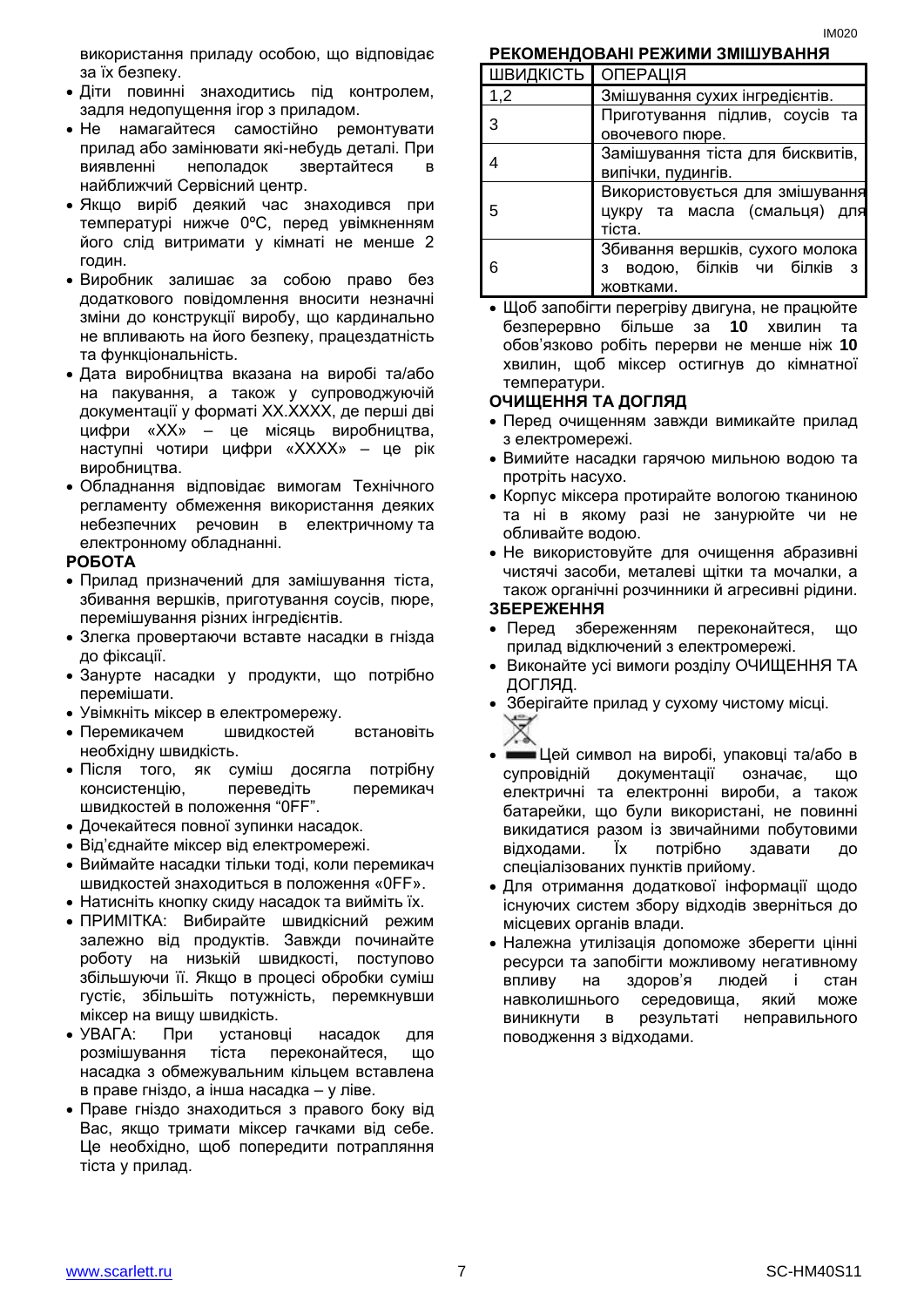## **KZ ПАЙДАЛАНУ ЖӨНІНДЕГІ НҰСҚАУЛЫҚ**

- Құрметті сатып алушы! SCARLETT сауда таңбасының өнімін сатып алғаныңыз үшін және біздің компанияға сенім артқаныңыз үшін Сізге алғыс айтамыз. Іске пайдалану нұсқаулығында суреттелген техникалық талаптар орындалған жағдайда, SCARLETT компаниясы өзінің өнімдерінің жоғары сапасы мен сенімді жұмысына кепілдік береді.
- SCARLETT сауда таңбасының бұйымын тұрмыстық мұқтаждар шеңберінде пайдаланған және іске пайдалану нұсқаулығында келтірілген пайдалану ережелерін ұстанған кезде, бұйымның қызмет мерзімі бұйым тұтынушыға табыс етілген күннен бастап 2 (екі) жылды құрайды. Аталған шарттар орындалған жағдайда, бұйымның қызмет мерзімі өндіруші көрсеткен мерзімнен айтарлықтай асуы мүмкін екеніне өндіруші тұтынушылардың назарын аударады.

#### **ҚАУІПСІЗДІК ШАРАЛАРЫ**

- Қолдану нұсқауын ықыласпен оқып шығыңыз және оны анықтамалық материал ретінде сақтаңыз.
- Алғашқы қосудың алдында бұйымның техникалық сипаттамасының жапсырмадағы, электр жүйесінде көрсетілген параметрлеріне сәйкестігін тексеріңіз.
- Аспап тек тұрмыстық мақсаттарда ғана пайдалануға арналған. Аспап өнеркәсіптік және сауда-саттық мақсатында қолдануға, сондай-ақ мына жерлерде пайдалануға арналмаған:
- дүкендердегі, кеңселердегі және басқа да өнеркәсіптік үй-жайлардағы қызметкерлерге арналған асүй аймақтарында;
- фермерлердің үйлерінде;
- қонақүйлерде, мотельдерде, пансионаттарда және соларға ұқсас тұрғын жайларда клиенттердің пайдалануына арналмаған.
- Жұмыс уақытына қолмен немесе басқа нәрселермен айнағанл саптамаларға тимеңіз!
- Миксерді қатты өнімдерді өңдеуге қолданбаңыз, мысалы, тоңазытылған сары майды. Жабысқақ өнімдерді өңдесе қозғалтқыш күйіп кетуі мүмкін.
- Миксерді ағыс сумен жумаңыз және оны суға немесе басқа сұйықтықтарға малымаңыз. Егер бұл болса жағдайда, миксерді дереу электр жүйесінен сөндіріп тастаңыз, оны толық кептіріңіз және жақын арадағы сервис орталығында тексертіңіз.
- Электр жүйесінен сөндіру алдында жылдамдықтардың ауыстырып-қосқышы "0" күйінде тұрғанына көз жеткізіңіз. Қосқышыты қолмен алыңыз, қоректену бауынан тартпаңыз.
- Қуат бауы бүлінген жағдайда, қатерден аулақ болу үшін оны ауыстыруды өндіруші, сервистік қызмет немесе соған ұқсас білікті қызметкерлер іске асыруға тиіс.
- Қоректену бауының өткір жиектер және ыстық үстілерге тимеуін қадағалаңыз.
- Дене, жүйке не болмаса ақыл-ой кемістігі бар, немесе осы құрылғыны қауіпсіз пайдалану үшін тәжірибесі мен білімі жеткіліксіз адамдардың (соның ішінде балалардың) қауіпсіздігі үшін жауап беретін адам қадағаламаса немесе аспапты пайдалану бойынша нұсқау бермесе, олардың бұл аспапты қолдануына болмайды.
- Балалар аспаппен ойнамауы үшін оларды үнемі қадағалап отыру керек.
- Құрылғыны өз бетіңізше жөндеуге талпынбаңыз. Олқылықтар пайда болса жақын арадағы сервис орталығына апарыңыз.
- Егер бұйым біршама уақыт 0ºC-тан төмен температурада тұрса, іске қосар алдында оны кем дегенде 2 сағат бөлме температурасында ұстау керек.
- Өндіруші бұйымның қауіпсіздігіне, жұмыс өнімділігі мен жұмыс мүмкіндіктеріне түбегейлі әсер етпейтін болмашы өзгерістерді оның құрылмасына қосымша ескертпестен енгізу құқығын өзінде қалдырады.
- Жасап шығарылған күні бұйымда және (немесе) қаптамада, сондай-ақ ілеспе құжаттамада, XX.XXXX пішімінде көрсетілген, мұндағы алғашқы екі сан «XX» – жасап шығарылған айы, келесі төрт сан «XXXX» – жасап шығарылған жылы.

#### **ЖҰМЫСЫ**

- Аспап қамыр илеуге, кілегейді шайқауға, тұздық, езбе дайындауға, түрлі құрамдастарды араластыруға арналған.
- Қондырмаларды аздап бұрай отырып, ұяларына бекігенше қондырыңыз.
- Қондырмаларды араластырылатын азықтүлікке матырыңыз.
- Миксерді электр желісіне жалғаңыз.
- Жылдамдықты ауыстырып-қосқыштың көмегімен қажетті жылдамдықты орнатыңыз.
- Қоспаның қоюлығы қажетті дәрежеге жеткеннен кейін жылдамдықты ауыстырыпқосқышты "0FF" қалпына қойыңыз.
- Қондырмалар әбден тоқтағанша күтіңіз.
- Миксерді электр желісінен ажыратыңыз.
- Қондырмаларды тек жылдамдықты ауыстырып-қосқыш «0FF» қалпында тұрған кезде ғана шығарып алуға болады.
- Қондырмаларды шығару түймесін басыңыз да, оларды суырып алыңыз.
- ЕСКЕРТУ: Жылдамдық тәртібін өнімдерге тиісті таңдаңыз. Әрқашан жұмысты төмен жылдамдықтан бастап, бірте-бірте жоғарысына өтіңіз. Егер өңдеу барысында қоспа қоюланса, миксерді жоғарырақ жылдамдыққа ауыстырып қуаттылықты үлкейтіңіз.
- НАЗАР: Қамырды араластыруға арналған қондырмаларды орнату кезінде шектеу сақинасы бар қондырма оң ұяға, ал басқа қондырма солға салынғанына көз жеткізіңіз.
- Миксерді ілмектерін әрі қаратып ұстасаңыз, оң жақ ойық сіздің оң жағыңызда болады. Бұл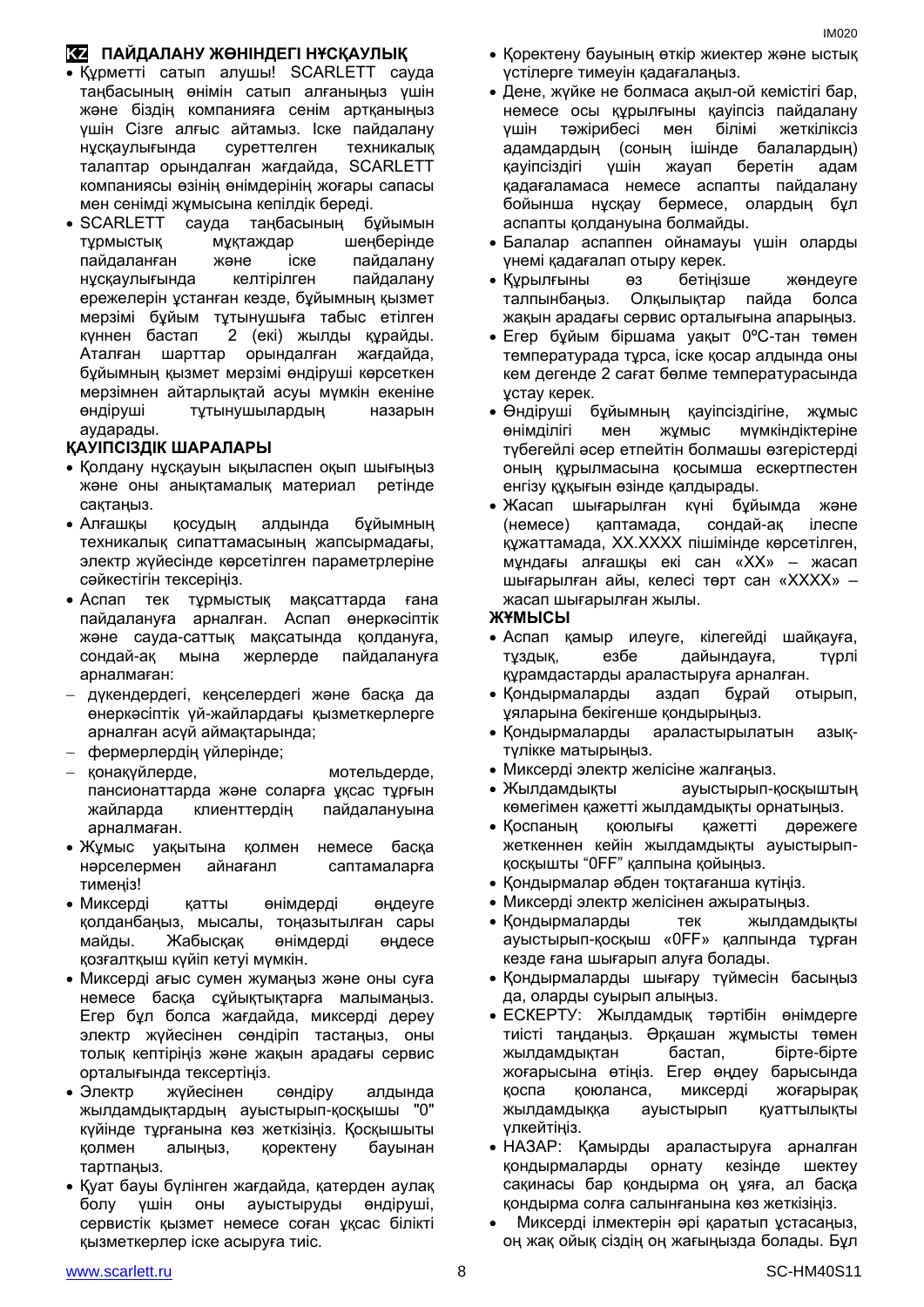| ЖЫЛДАМДЫҚ   ОПЕРАЦИЯ                                        |                               |  |
|-------------------------------------------------------------|-------------------------------|--|
| 1,2                                                         | Құрғақ<br>ингредиенттерді     |  |
|                                                             | араластыру.                   |  |
| 3                                                           | Асқатықтарды, тұздықтарды     |  |
|                                                             | және жеміс пюресін даярлау.   |  |
|                                                             | Бисквиттерге,<br>nicipyre,    |  |
| 4                                                           | пудингілерге<br>арналған      |  |
|                                                             | қамырды илеу.                 |  |
|                                                             | Қамырға арналған қант<br>пән  |  |
| 5                                                           | майды (іш майды) араластыру   |  |
|                                                             | үшін қолданылады.             |  |
|                                                             | Кілегейлерді, құрғақ<br>сүтті |  |
| 6                                                           | не<br>сумен, ақуыздарды       |  |
|                                                             | ақуыздармен сарыуыздарды      |  |
|                                                             | көпсіту.                      |  |
| $\bullet$ Kossantkliili klislin katnavi viiliu tongeelis 10 |                               |  |

#### **АРАЛАСТЫРУ ҰСЫНЫЛАТЫН ТӘРТІПТЕРІ**

 Қозғалтқыш қызып кетпеуі үшін толассыз **10** минуттан көп жұмыс істемеңіз және миксердің бөлмелік температураға дейін сууы үшін міндетті түрде **10** минуттан кем емес үзіліс жасаңыз.

#### **ТАЗАЛАУ ЖӘНЕ КҮТІМ**

- Тазалау алдында құралды электр жүйесінен әрқашан ажыратып тастаңыз.
- Саптамаларды ыстық сабын сумен жуыңыз және құрғатып сүртіңіз.
- Миксердің тұлғасын дымқыл матамен сүртіңіз және еш жағдайда суға батырмаңыз не құймаңыз.
- Тазалау үшін қайрақты тазартушы құралдарды, щёткимен металл щөтке мен жөкені, сонымен қатар органикалық еріткіштер мен агрессивтік сұйықтықтарды қолданбаңыз.

#### **САҚТАУ**

- Сақтап қояр алдында аспаптың электр желісінен ажыратылғанына көз жеткізіңіз.
- ТАЗАЛАУ ЖӘНЕ КҮТІП ҰСТАУ бөліміндегі талаптарды орындаңыз.
- Аспапты құрғақ таза жерде сақтаңыз. △
- Өнімдегі, қораптағы және/немесе қосымша құжаттағы осындай белгі қолданылған электрлік және электрондық бұйымдар мен батарейкалар кәдімгі тұрмыстық қалдықтармен бірге шығарылмауы керек дегенді білдіреді. Оларды арнайы қабылдау бөлімшелеріне өткізу қажет.
- Қалдықтарды жинау жүйелері туралы қосымша мәліметтер алу үшін жергілікті басқару органдарына хабарласыңыз.
- Қалдықтарды дұрыс кәдеге жарату бағалы ресурстарды сақтауға және қалдықтарды дұрыс шығармау салдарынан адамның денсаулығына және қоршаған ортаға келетін теріс әсерлердің алдын алуға көмектеседі.

#### **EST KASUTAMISJUHEND OHUTUSNÕUANDED**

- Lugege käesolev Kasutusjuhend tähelepanelikult läbi ja hoidke see tuleviku tarbeks alles.
- Enne mikseri esimest vooluvõrku lülitamist kontrollige, et seadme etiketil osutatud andmed vastaksid kohaliku vooluvõrgu andmetele.
- Seade on ette nähtud ainult kodukasutamiseks. Seade ei ole ette nähtud tööstuslikuks ja ärialaseks kasutamiseks, samuti kasutamiseks:
- kaupluste, kontorite, ja muude tööruumide personali kööginurkades;
- talumajades:
- klientidel hotellides, motellides, pansionaatides ning muudes sellistes majutuskohtades.
- Mikseri kasutamise käigus ärge katsuge kätevõi teiste asjadega pöörlevaid otsikuid!
- Ärge kasutage mikserit kõvade toiduainete (nt. külmutatud või) töötlemiseks. Sitkete toiduainete töötlemisel võib mootor läbi põleda.
- Ärge hoidke mikserit voolava vee all ega pange vette või teistesse vedelikesse. Kui seade on vette sattunud, eemaldage mikser kohe vooluvõrgust, kuivatage seade täielikult ära ja viige lähimasse teeninduskeskusesse kontrollimiseks.
- Enne vooluvõrgust eemaldamist veenduge, et kiiruste ümberlüliti on asendis "0". Ärge eemaldage seadet vooluvõrgust juhtmest tõmmates vaid alati tuleb hoida kinni juhtme otsas olevast pistikust.
- Toitejuhtme vigastuse korral peab selle ohu vältimiseks asendama tootja, tema volitatud teeninduskeskus või muu analoogiline kvalifitseeritud personal.
- Ärge eemaldage seadet vooluvõrgust juhtmest tõmmates vaid alati tuleb hoida kinni juhtme otsas olevast pistikust.
- Seadet ei tohi kasutada isikud (kaasa arvatud lapsed), kelle füüsilised, tunnetuslikud või vaimsed võimed on alanenud, või kellel puuduvad sellekohased kogemused ja teadmised, kui nad ei ole kontrolli all või kui neid ei ole juhendanud isik, kes vastutab nende ohutuse eest.
- Lapsed peavad olema kontrolli all, ärge lubage lastel seadmega mängida.
- Ärge püüdke antud seadet iseseisvalt remontida. Vea kõrvaldamiseks pöörduge lähima teeninduskeskuse poole.
- Kui toode on olnud mõnda aega õhutemperatuuril alla 0 ºC, tuleb hoida seda enne sisselülitamist vähemalt 2 tundi toatemperatuuril.
- Tootja jätab endale õiguse teha ilma täiendava teatamiseta toote konstruktsiooni ebaolulisi muudatusi, mis ei mõjuta selle ohutust, töövõimet ega funktsioneerimist.
- Tootmisaeg on näidatud tootel ja/või pakendil, samuti saatedokumentidel, formaadis XX.XXXX, kus esimesed kaks numbrit XX tähendavad tootmiskuud, järgmised neli numbrit XXXX aga tootmisaastat.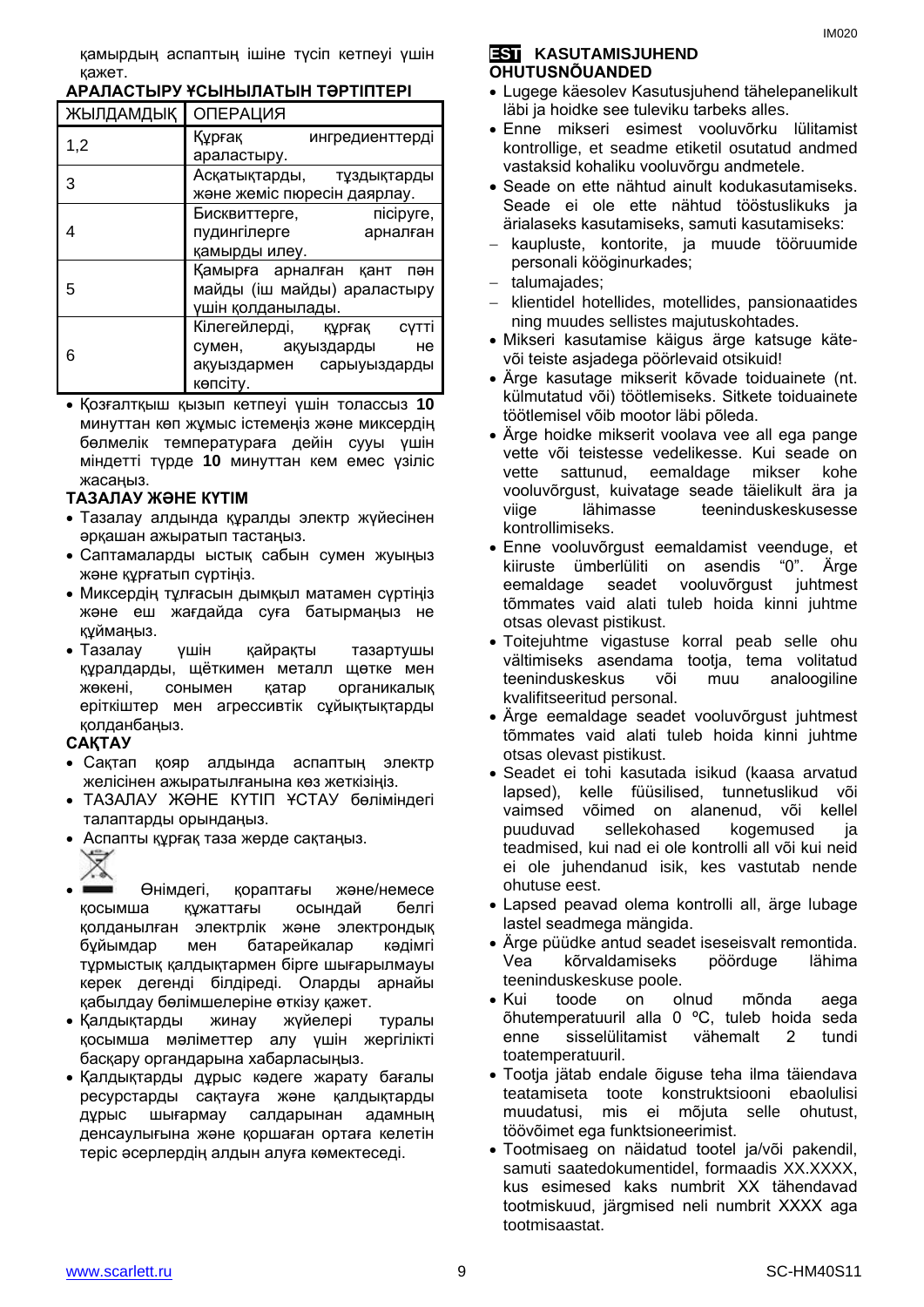#### **KASUTAMINE**

- Seade on ette nähtud taina segamiseks, koore vahustamiseks, kastmete ja püreede valmistamiseks ning eri koostisosade segamiseks.
- Pange otsikud neid veidi pöörates pesadesse kuni fikseerimiseni.
- Suruge otsikud segatavatesse toiduainetesse.
- Ühendage mikser vooluvõrku.
- Kiiruste lülitiga seadke vajalik kiirus.
- Pärast seda, kui segu on saavutanud vajaliku konsistentsi, seadke kiiruste lüliti asendisse OFF.
- Oodake, kuini otsikud on täielikult seiskunud.
- Eemaldage mikser vooluvõrgust.
- Võtke otsikud välja alles pärast seda, kui kiiruste lüliti on seatud asendisse OFF.
- Vajutage otsikute vabastamisnupule ja võtke need välja.
- MÄRKUS: Valige kiirus olenevalt toiduainetest. Alati alustage tööd madalama kiirusega, kiirust aegamööda suurendades. Kui töötlemise käigus segu muutub paksemaks, lülitage mikser kõrgemale kiirusele ümber.
- TÄHELEPANU: Kui installite tarvikute jaoks размешивания test veenduge, et otsik kitsas ring on sisestatud õige pesa ja teine otsik – vasak. Parempoolne pesa on Teist paremal pool, kui hoiate mikserit konksudega endast eemal. See on vajalik vältimaks taina sattumist seadmesse.

#### **SOOVITATAVAD SEGAMISE REŽIIMID**

| <b>KIIRUS</b> | <b>OPERATSIOON</b>                                                                         |
|---------------|--------------------------------------------------------------------------------------------|
| 1,2           | Kuivade ainete segamine.                                                                   |
| 3             | Kastmete, soustide ja juurviljapüree<br>valmistamine.                                      |
|               | Biskviitide, küpsiste taigna segamine;<br>pudingite valmistamine                           |
| 5             | Suhkru võiga(toiduõliga)<br>segamine<br>taigna valmistamisel                               |
| 6             | Vahukoore, piimapulbri veega,<br>munavalgete või munavalgete<br>munakollastega vahustamine |

 Mootori ülekuumenemise vältimiseks ärge kasutage mikserit üle **10** minuti ning tehke vähemalt **10**-minutiline vaheaeg, laske mikseril toatemperatuurini jahtuda.

#### **PUHASTUS JA HOOLDUS**

- Enne puhastamist eemaldage seade vooluvõrgust.
- Peske otsikud kuuma seebiveega ja pühkige üle kuiva riidega.
- Puhastage mikseri korpus niiske riidega, ärge pange seadet vette ja voolava vee alla.
- Ärge kasutage puhastamiseks abrasiivseid puhastusvahendeid, metallharjasid ja –käsnasid, samuti ka orgaanilisi lahusteid.

#### **HOIDMINE**

- Enne hoiule panekut veenduge, et seade on vooluvõrgust eemaldatud.
- Täitke PUHASTAMISE JA HOOLDUSE nõudmised.
- Hoidke seadet kuivas puhtas kohas.



- Antud sümbol tootel, pakendil ja/või saatedokumentatsioonis tähendab, et kasutatud elektrilisi ja elektroonilisi tooteid ja patareisid ei tohi ära visata koos tavaliste olmejäätmetega. Need tuleb anda ära spetsialiseeritud vastuvõtupunktidesse.
- Täiendava informatsiooni saamiseks olemasolevatest jäätmete kogumise süsteemidest pöörduge kohalike võimuorganite poole.
- Õige utiliseerimine aitab hoida kokku hinnalisi ressursse ning ennetada võimalikku negatiivset mõju inimeste tervisele ja ümbritseva keskkonna olukorrale, mis võib tekkida jäätmete ebaõige käitlemise tulemusel.

#### **LV LIETOŠANAS INSTRUKCIJA DROŠĪBAS NOTEIKUMI**

- Uzmanīgi izlasiet ekspluatācijas instrukciju un saglabājiet to kā uzziņu materiālu.
- Pirms ierīces pieslēgšanas pārliecinieties, vai ierīces tehniskie raksturojumi, kas norādīti uz uzlīmes, atbilst jūsu elektrotīkla spriegumam.
- Ierīce paredzēta izmantošanai tikai sadzīves vajadzībām. Ierīce nav paredzēta rūpnieciskai vai komerciālai izmantošanai, kā arī izmantošanai:
- veikalu personāla virtuves zonās, birojos un citās ražošanas telpās;
- lauksaimnieku mājās;
- klientiem viesnīcās, moteļos, pansionātos un līdzīgās apmešanās vietās.
- Miksera darbības laikā neaiztieciet ar rokām vai citiem priekšmetiem rotējošos uzgaļus!
- Neizmantojiet mikseri cietu produktu apstrādei, piemēram, sasaldēts saldais krējums. Šādu produktu apstrāde var izraisīt motora pārslodzi.
- Nemazgājiet mikseri zem tekoša ūdens, ka arī neievietojiet to ūdenī vai kādā citā šķidrumā, ja tas ir noticis nekavējoties atslēdziet mikseri no elektrotīkla, pilnīgi izžavējiet un pārbaudiet tuvākajā servisa centrā.
- Pirms atslēgšanas no elektrotīkla pārliecinieties, ka ātrumu pārslēgs atrodas pozīcijā "0". Atslēdzot mikseru no elektrotīkla, velciet aiz kontaktdakšas, nevis aiz barošanas vada.
- Barošanas vada bojājuma gadījumā, drošības pēc, tā nomaiņa jāuztic ražotājam, servisa dienestam vai analoģiskam kvalificētam personālam
- Ierīce nav paredzēta izmantošanai personām (ieskaitot bērnus) ar pazeminātām fiziskām, sensoriskām vai intelektuālām spējām, kā arī personām bez dzīves pieredzes vai zināšanām, ja viņas nekontrolē vai nav instruējusi ierīces lietošanā persona, kura atbild par viņu drošību
- Bērni ir jākontrolē, lai nepieļautu spēlēšanos ar ierīci
- Atvienojot ierīci no elektrotīkla turieties ar roku pie kontaktdakšas, nevis aiz elektrovada.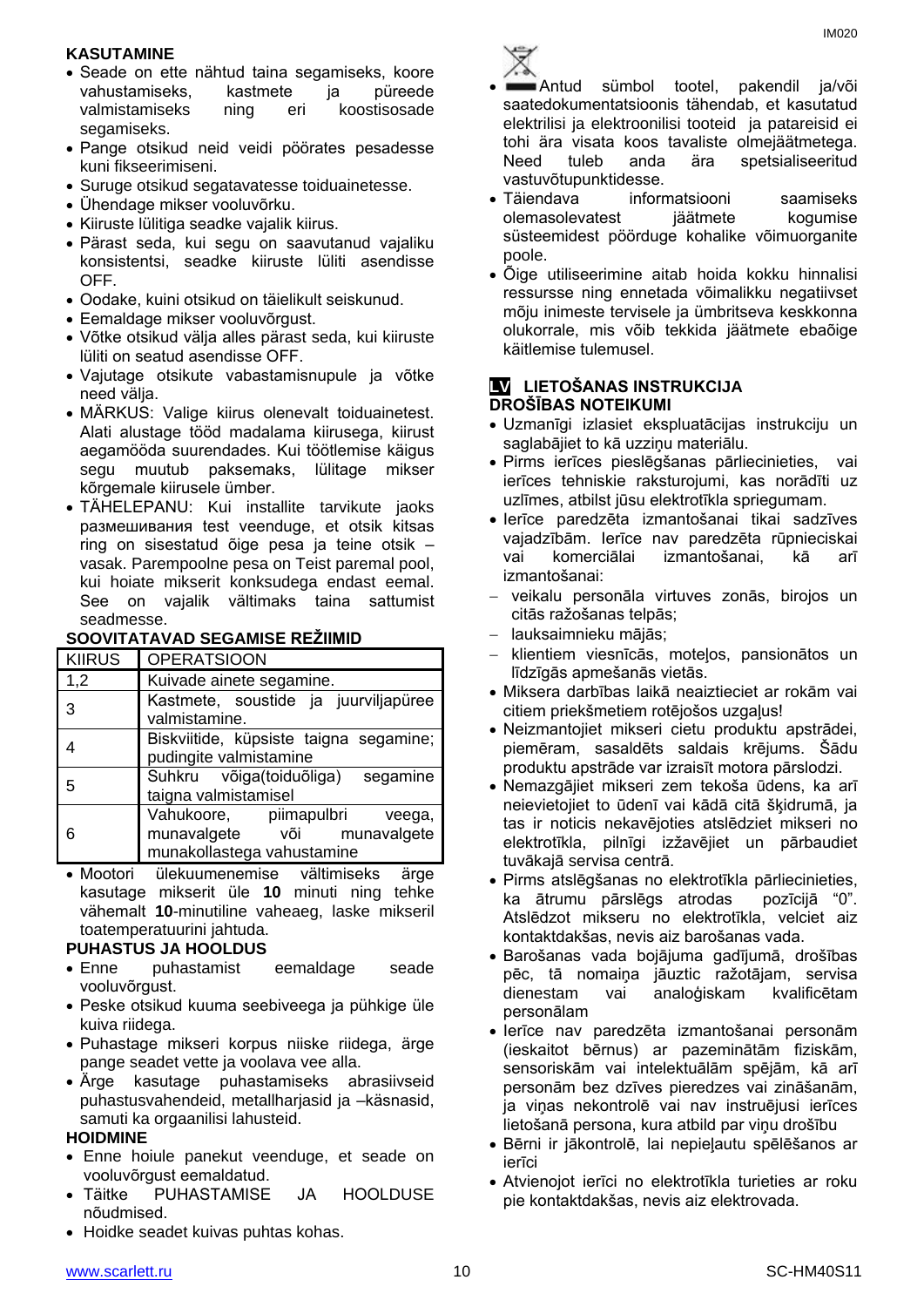- Necentieties patstāvīgi labot ierīci vai nomainīt jebkādas detaļas. Ierīces bojājuma gadījumā dodieties uz tuvāko Servisa centru.
- Ja izstrādājums kādu laiku ir atradies temperatūrā zem 0ºC, pirms ieslēgšanas tas ir jāpatur istabas apstākļos ne mazāk kā 2 stundas.
- Ražotājs patur sev tiesības bez papildu brīdinājuma ieviest izstrādājuma konstrukcijā nelielas izmaiņas, kas būtiski neietekmē tā drošību, darbspēju un funkcionalitāti.
- Izgatavošanas datums ir norādīts uz izstrādājuma un/vai iepakojuma, kā arī pavaddokumentos, formātā XX.XXXX, kur pirmie divi cipari XX ir izgatavošanas mēnesis, nākamie četri XXXX – izgatavošanas gads.

#### **DARBĪBA**

- Ierīce paredzēta mīklas iejaukšanai, saldā krējuma putošanai, mērču un biezeņu pagatavošanai, dažādu sastāvdaļu sajaukšanai.
- Mazliet pagriežot, ievietojiet uzliktņus ligzdās līdz fiksācijai.
- Iegremdējiet uzliktņus sajaucamajos produktos.
- Pievienojiet mikseri elektrotīklam.
- Ar ātrumu pārslēgu izvēlieties vajadzīgo ātrumu.
- Pēc tam, kad maisījums ir ieguvis nepieciešamo konsistenci, pārslēdziet ātrumu pārslēgu stāvoklī OFF.
- Pagaidiet, kamēr uzliktņi pilnīgi apstāsies.
- Atvienojiet mikseri no elektrotīkla.
- Atbrīvojiet uzliktņus tikai tad, kad ātrumu pārslēgs atrodas stāvoklī OFF.
- Piespiediet uzliktņu atvienošanas pogu un iznemiet tos.
- PIEZĪME: Izvēlieties ātruma režīmu atkarībā no produktu veida. Vienmēr sāciet darbību ar zemāku ātrumu, pakāpeniski pārejot uz augstāku. Ja darbības procesā masa biezē, palieliniet jaudu, pārslēdzot mikseri uz augstāku ātrumu.
- UZMANĪBU: Instalējot uzgaļu, lai testa laikā pārliecinieties, ka uzgalis ar ierobežojošs gredzens ievietota labais ligzdu, bet otrs uzgalis – kreisajā. Labā ligzda atrodas pa labi no jums, ja turēt mikseri ar āķiem virzienā no sevis. Tas ir nepieciešams, lai nepieļautu mīklas iekļūšanu ierīcē.

#### **IETEICAMIE SAMAISĪŠANAS REŽĪMI**

|     | <b>ĀTRUMS DARBĪBA</b>                 |
|-----|---------------------------------------|
| 1,2 | Sausu izejvielu sajaukšanai.          |
| 3   | Mērču<br>biezena<br>dārzeņu<br>un     |
|     | pagatavošanai.                        |
|     | Mīklas mīcīšanai biskvītiem cepumiem, |
|     | pudiniem.                             |
| 5   | Izmanto cukura un sviesta (tauku)     |
|     | sajaukšanai mīklām.                   |
| 6   | Krējuma, sausā piena ar<br>ūdeni,     |
|     | olbaltumu vai olu putošanai.          |
|     |                                       |

 Lai izvairītos no motora pārkaršanas nestrādājiet ar to nepārtraukti vairāk kā **10** minūtes, ar pārtraukumu ne mazāku par **10** minūtēm – lai mikseris atdzistu līdz istabas temperatūrai**.**

#### **TĪRĪŠANA UN APKOPE**

- Pirms tīrīšanas vienmēr obligāti atvienojiet ierīci no elektrotīkla.
- Nomazgājiet uzgaļus ar siltu ūdeni un ziepēm, noslauciet tos pilnīgi sausus.
- Miksera korpusu notīriet ar nedaudz mitru drānu un nekādā gadījumā negremdējiet un neaplejiet to ar ūdeni.
- Neizmantojiet tīrīšanai abrazīvos mazgājamos līdzekļus, metāliskas birstes un švammes, kā arī organiskos šķīdinātājus un agresīvos šķidrumu.

#### **GLABĀŠANA**

- Pirms glabāšanas pārliecinieties, ka ierīce ir atvienota no elektrotīkla.
- Izpildiet sadaļas TĪRĪŠANA UN KOPŠANA prasības.
- Glabājiet ierīci sausā un tīrā vietā.



- Šis simbols uz izstrādājuma, iepakojuma un/vai pavaddokumentiem nozīmē, ka nolietotus elektro- vai elektroniskos izstrādājumus un baterijas nedrīkst izmest kopā ar parastajiem sadzīves atkritumiem. Tie ir jānodod specializētajos pieņemšanas punktos.
- Lai iegūtu papildu informāciju par esošajām atkritumu savākšanas sistēmām, vērsieties vietējā pašvaldībā.
- Pareiza utilizācija palīdzēs saglabāt vērtīgus resursus un novērst iespējamo negatīvo ietekmi uz cilvēku veselību un apkārtējās vides stāvokli, kas var rasties nepareizas rīkošanās ar atkritumiem rezultātā.

#### **LT** VARTOTOJO INSTRUKCIJA **SAUGUMO PRIEMONĖS**

- Atidžiai perskaitykite Vartotojo instrukciją ir išsaugokite ją tolimesniam naudojimui.
- Prieš pirmąjį naudojimą patikrinkite, ar ant lipduko nurodytos techninės gaminio charakteristikos atitinka elektros tinklo parametrus.
- Prietaisas nėra skirtas pramoninėms ir komercinėms reikmėms, taip pat naudoti:
- parduotuvių, biurų ir kitų gamybinių patalpų personalo virtuvių zonose;
- ūkininkų namuose;
- klientams ligoninėse, moteliuose, pensionatuose ir kitose gyvenamosiose vietose.
- Prietaisui veikiant nelieskite besisukančių antgalių rankomis arba kitais daiktais!
- Nenaudokite maišytuvo kietiems produktams, pavyzdžiui, užšaldytam sviestui apdoroti. Apdirbdamas tąsius produktus variklis gali perkaisti.
- Neplaukite maišytuvo vandeniu ir nenardinkite jo į vandenį bei kitus skysčius. Įvykus tokiai situacijai, išjunkite prietaisą iš elektros tinklo, leiskite jam visiškai išdžiūti ir patikrinkite jį artimiausiame Serviso centre.
- Prieš išjungdami prietaisą iš elektros tinklo, įsitikinkite, kad greičių jungiklis nustatytas į padėti "0". Išjungdami prietaisą iš elektros tinklo traukite už šakutės, bet ne už elektros laido.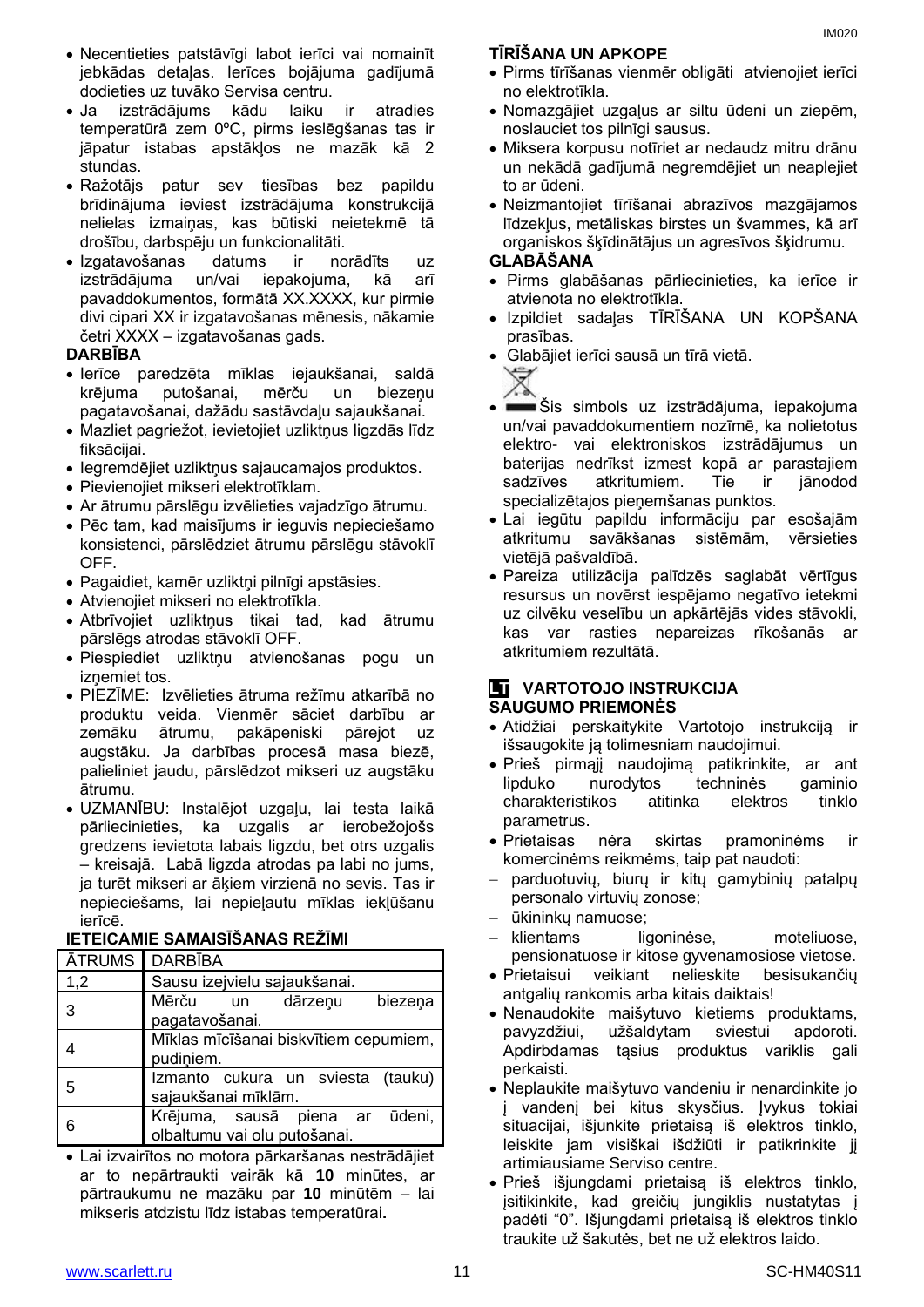- Pažeistą maitinimo laidą, siekiant išvengti pavojaus, turi pakeisti gamintojas, techninės priežiūros tarnyba ar kvalifikuotas personalas.
- Traukdami kištuką iš elektros lizdo, niekada netempkite laido.
- Prietaisas nėra skirtas naudoti fizinę, jutiminę ar protinę negalią turintiems asmenims (įskaitant vaikus) ar patirties ir žinių neturintiems asmenims, jei jų neprižiūri ar jų dėl eksploatavimo neinstruktuoja už prietaiso saugą atsakingas asmuo.
- Vaikus reikia prižiūrėti, kad jie nežaistų prietaisu.
- Nebandykite savarankiškai remontuoti prietaiso arba keisti jo detalių. Atsiradus gedimams kreipkitės į artimiausią Serviso centrą.
- Jeigu gaminys kai kurį laiką buvo laikomas žemesnėje nei 0 ºC temperatūroje, prieš įjungdami prietaisą palaikykite jį kambario temperatūroje ne mažiau kaip 2 valandas.
- Gamintojas pasilieka teisę be atskiro perspėjimo nežymiai keisti įrenginio konstrukciją išsaugant jo saugumą, funkcionalumą bei esmines savybes.
- Pagaminimo data nurodyta ant gaminio ir (arba) pakuotės, taip pat pridedamoje dokumentacijoje XX.XXXX formatu, kur pirmieji du simboliai "XX" žymi pagaminimo mėnesį, o toliau einantys keturi simboliai "XXX" žymi pagaminimo metus.

#### **NAUDOJIMAS**

- Prietaisas skirtas maišyti tešlai, grietinėlei plakti, ruošti padažams, bulvių košę, kitoms maisto produktų sudedamosioms dalis maišyti.
- Lengvai sukdami, įstatykite antgalius į lizdus, kol jie bus užfiksuoti.
- Antgalius patalpinkite į maišomus produktus.
- Jjunkite maišiklį į maitinimo tinklą.
- Greičių perjungėju nustatykite reikiamą greitį.
- Kai mišinys pasieks reikiamą konsistenciją, nustatykite greičių perjungėją "OFF" (išjungta) padėtimi.
- Palaukite, kol visiškai nustos suktis antgaliai.
- Išjunkite mikserį iš maitinimo tinklo.
- Iš traukite antgalį tik tada, kai greičių perjungėjas nustatyta "OFF" padėtimi.
- Paspauskite antgalių išmetimo mygtuką ir išimkite juos.
- PASTABA: Rinkitės greičio režimą atsižvelgdami į produktų rūšį. Visada įjunkite maišytuvą mažu greičiu, tolygiai pereidami prie didesnio. Jeigu sumaišomas mišinys tirštėja, padidinkite galingumą, perjungdami maišytuvą į didesnį greitį.
- DĖMESIO: Diegiant " jei размешивания testo įsitikinkite, kad antgalis su ограничительным žiedu įdėta į dešinėje lizdas, ir kita antgalis – į kairę. Dešinysis lizdas yra dešinėje pusėje, jei laikysite maišytuvą kabliais nuo savęs. Tau būtina atlikti, kad tešla nepatektų į prietaisą.

#### **REKOMENDUOJAMI MAIŠYMO REŽIMAI**

|                          | <b>GREITIS   OPERACIJA</b>                                                 |
|--------------------------|----------------------------------------------------------------------------|
| $\vert 1,2 \vert$        | Sausiems ingredientams sumaišyti                                           |
| $\overline{3}$           | Padažams ir daržovių košei paruošti                                        |
| $\boldsymbol{\varDelta}$ | Biskvity, kepiniy, pudingy<br>tešlai<br>sumaišyti                          |
| -5                       | Naudojamas tešlai skirtam cukrui su<br>sviestu (riebalais) sumaišyti.      |
| -6                       | Grietinėlei, pieno milteliams<br>su<br>ar<br>vandeniu, kiaušinių baltymams |
|                          | baltymams su tryniais išplakti                                             |

 Variklio perkaitimui išvengti neleiskite prietaisui nepertraukiamai veikti daugiau kaip **10** minučių, ir būtinai darykite ne mažiau kaip **10** minučių pertrauką, leisdami maišytuvui atvėsti iki kambario temperatūros.

#### **VALYMAS IR PRIEŽIŪRA**

- Prieš valydami prietaisą visada išjunkite jį iš elektros tinklo.
- Išplaukite antgalius karštu vandeniu su muilu ir sausai juos nuvalykite.
- Maišytuvo korpusą nuvalykite drėgnu audiniu. Nenardinkite prietaiso į vandenį ir neleiskite jam sušlapti.
- Valydami prietaisą nenaudokite šveitimo valymo priemonių, metalinių šepetėlių, organinių tirpiklių ir agresyvių skysčių.

#### **LAIKYMAS**

- Prieš padėdami prietaisą į laikymo vietą įsitikinkite, kad jis yra išjungtas iš elektros tinklo.
- Atlikite visus "VALYMAS IR PRIEŽIŪRA" skyriaus reikalavimus.
- Laikykite prietaisą sausoje švarioje vietoje.
- $\equiv$ Sis simbolis ant gaminio, pakuotėje ir (arba) lydinčioje dokumentacijoje reiškia, kad naudojami elektriniai ir elektroniniai gaminiai bei baterijos neturėtų būti išmetami (išmestos) kartu su įprastinėmis buitinėmis atliekomis. Juos (jas) reikėtų atiduoti specializuotiems priėmimo punktams.
- Norint gauti papildomos informacijos apie galiojančias atliekų surinkimo sistemas, kreipkitės į vietines valdžios institucijas.
- Teisingai utilizuojant atliekas, sutaupysite vertingų išteklių ir apsaugosite žmonių sveikatą ir aplinką nuo neigiamo poveikio, galinčio kilti netinkamai apdorojant atliekas.

### **H HASZNALATI UTASÍTÁS FONTOS BIZTONSÁGI INTÉZKEDÉSEK**

- Használat előtt, kérjük, figyelmesen olvassa el a Kezelési útmutatót és tartsa meg azt, mint tájékoztató anyagot.
- A készülék első használata előtt, ellenőrizze egyeznek-e a címkén megjelölt műszaki adatok az elektromos hálózat adataival.
- A készülék kizárólag háztartásban használható. A készülék nem alkalmas ipari és kereskedelmi használatra illetve nem használható:
- személyzet által üzletek, irodák konyhai helyiségében és egyéb ipari helyiségben;
- farmházakban;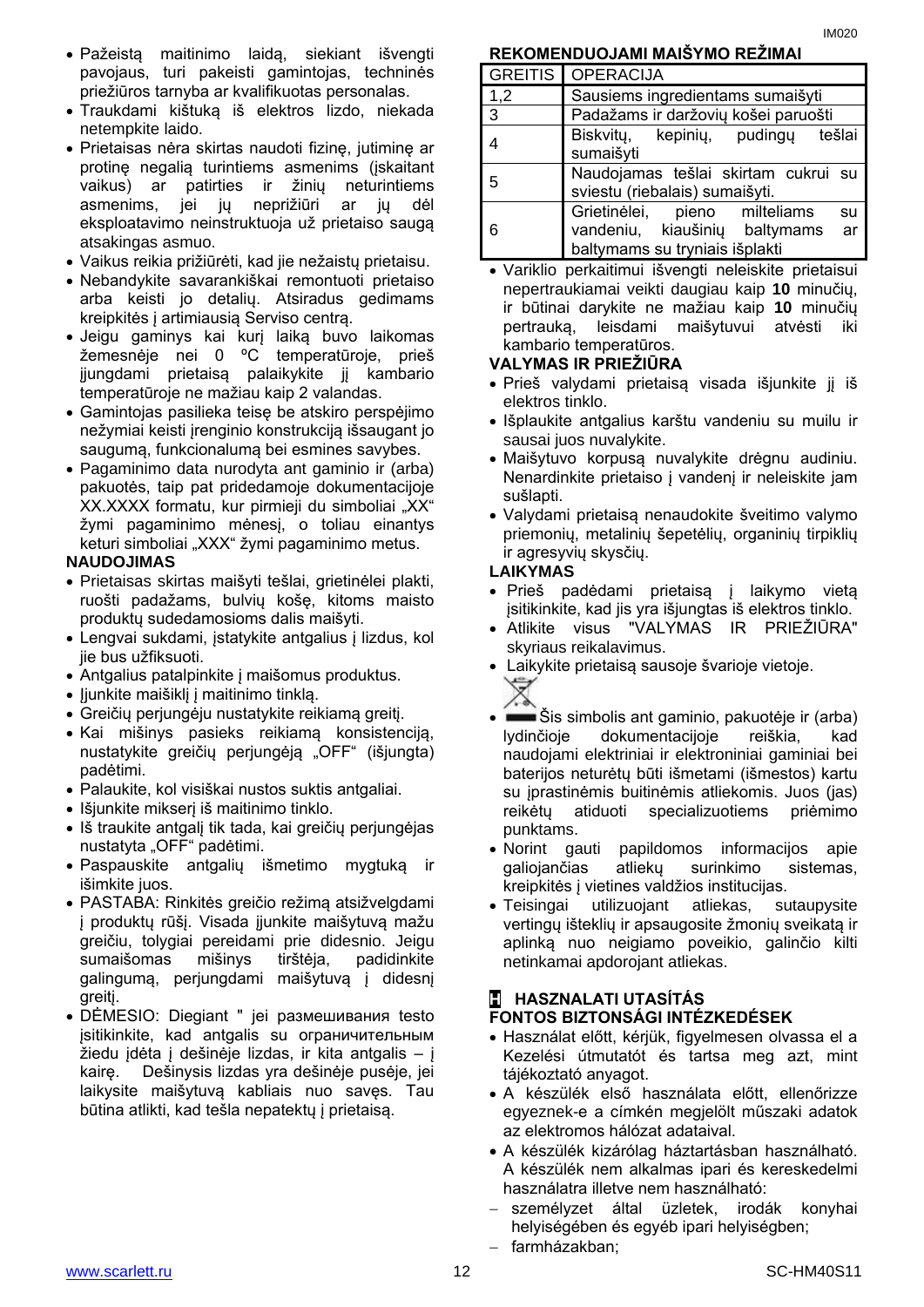- szállodák, motelek, panziók, illetve egyéb hasonló szállás vendégei által.
- Ne érintse kézzel, vagy más tárgyal a forgó tartozékokat!
- Ne használja a habverőt kemény anyagok mixelésére (pl. keményre fagyott vaj). Ragadós összetevők megművelésekor kiéghet a motor.
- Soha ne mossa vízcsap alatt, ne merítse vízbe, vagy más folyadékba a készüléket. Ha ez megtörtént, azonnal áramtalanítsa a készüléket, szárítsa meg, és vigye el a közeli szervizbe.
- Mielőtt kihúzná a dugót az aljzatból, győződjön meg, hogy a sebességkapcsoló "0" fokozatban áll. A készülék áramtalanítása közben fogja a csatlakozódugót, ne húzza a vezetéket.
- A villamos vezeték meghibásodása esetén veszély elkerülése érdekében annak cseréjét végezze a gyártó a szervizközpont, illetve hasonlóan szakképzett személyzet.
- A készülék áramtalanítása közben fogja a csatlakozódugót, ne húzza a vezetéket.
- A készülékkel való játszás elkerülése érdekében tartsa a gyermekeket felügyelet alatt.
- A készüléket ne használják elégtelen fizikai, érzéki vagy szellemi képességű személyek (beleértve a gyerekeket is), illetve tapasztalattal vagy ismerettel nem rendelkező személyek felügyelet nélkül, illetve, ha nem részesültek kioktatásban a készülék használatáról a biztonságukért felelős személy által.
- A gyermekeket tartsa felügyelet alatt a készülékkel való játszás elkerülése érdekében.
- Ne próbálja egyedül javítani a készüléket, cserélni az alkatrészeket. Forduljon a közeli szervizbe.
- Amennyiben a készüléket valamennyi ideig 0 ºC–nál tárolták, bekapcsolása előtt legalább 2 órán belül tartsa szobahőmérsékleten.
- A gyártási idő XX.XXXX formátumban a terméken és/vagy a csomagoláson található, valamint a kísérő iratokban, ahol az első két «XX» számjel a gyártási hónapra, a következő «XXXX» számjel pedig a gyártási évre utal.

#### **MŰKÖDÉS**

- A készülék tésztakeverésre, tejszínhab, szószok elkészítésére, pürésítésre, különböző hozzávalók összekeverésére alkalmazható.
- Helyezze a rátéteket az aljzatokba rögzítésig, gyengéden elcsavarva őket.
- Merítse a rátéteket a bekeverendő termékekbe.
- Áramosítsa a mixert.
- A sebességváltó segítségével állítsa be a szükséges sebességet.
- Miután a keverék szükséges állagúvá vált, állítsa a sebességváltót "0FF" helyzetbe.
- Várja meg, amíg a rátétek teljesen leállnak.
- Áramtalanítsa a mixert.
- A rátéteket csak akkor kapcsolja le a készülékről, amikor a sebességváltó "0FF" helyzetbe található.
- Nyomja meg a rátétlekapcsoló gombot és vegye le a rátéteket.
- MEGJEGYZÉS: Válassza a sebességet az összetevőknek megfelelően. Előbb alacsony

sebességnél kezdjen dolgozni fokozatosan emelve azt. Ha a megművelés következtében az anyag sűrűsödik – emelje az erőkifejtést, átkapcsolva a turmixgépet magasabb sebességre.

- FIGYELEM: Amikor telepíti a tésztát keverés fúvókák, győződjön meg arról, hogy a fúvóka a korlátozó gyűrűt helyezünk a megfelelő aljzatba, a másik fúvóka a bal.
- Ha a keverőt a horgokkal Öntől ellenkező irányba tartani, a jobb aljzat Öntől jobbra található. Ez azért fontos, hogy a tészta ne kerüljön a készülékbe.

### **KEVERÉSI ÚTMUTATÓ**

| SEBESSÉG MŰVELET |                                      |
|------------------|--------------------------------------|
| 1,2              | Száraz összetevők keverésére.        |
| 3                | Híg összetevők, mártások, szószok,   |
|                  | zöldségpüré készítéshez.             |
|                  | Piskóták, sütemények, pudingok       |
|                  | készítéshez.                         |
| 5                | Tészta elkészítéséhez szükséges      |
|                  | cukor, vaj (zsír) keverésére.        |
|                  | Habok, portej vízzel való felverése, |
|                  | tojásfehérje felveréséhez.           |

 A motor túlmelegedése elkerülése érdekében ne használja a készüléket **10** percnél tovább és tartson legalább **10** perces szünetet, hogy a készülék lehűljön.

### **TISZTÍTÁS ÉS KARBANTARTÁS**

- Mindig húzza ki a készüléket a konnektorból.
- Mossa meg a habverőket meleg, szappanos vízben, majd törölje szárazra őket.
- Tisztítsa le a készülékházat nedves ruhával, soha ne merítse/öntse le vízzel.
- Ne használjon súrolószert, fémkefét, csutakot, szerves oldószert és agresszív tisztítószert.

### **TÁROLÁS**

- Tárolás előtt győződjön meg, hogy a készülék áramtalanítva van.
- Kövesse a TISZTÍTÁS ÉS KARBANTARTÁS rész lépéseit.
- Száraz, hűvös helyen tárolja.

- Ez a jel a terméken, csomagoláson és/vagy kísérő dokumentumokon azt jelenti, hogy ezeket a használt villamos és elektronikus termékeket és elemeket tilos az általános háztartási hulladékkal kidobni. E tárgyakat speciális befogadó pontokban kell leadni.
- A hulladékbefogadó rendszerrel kapcsolatos kiegészítő információért forduljon a helyi illetékes hatósághoz.
- A megfelelő hulladékkezelés segít megőrizni az értékes erőforrásokat és megelőzheti az olyan esetleges negatív hatásokat az emberi egészségre és a környezetre, amelyek a nem megfelelő hulladékkezelés következtében felmerülhetnek fel.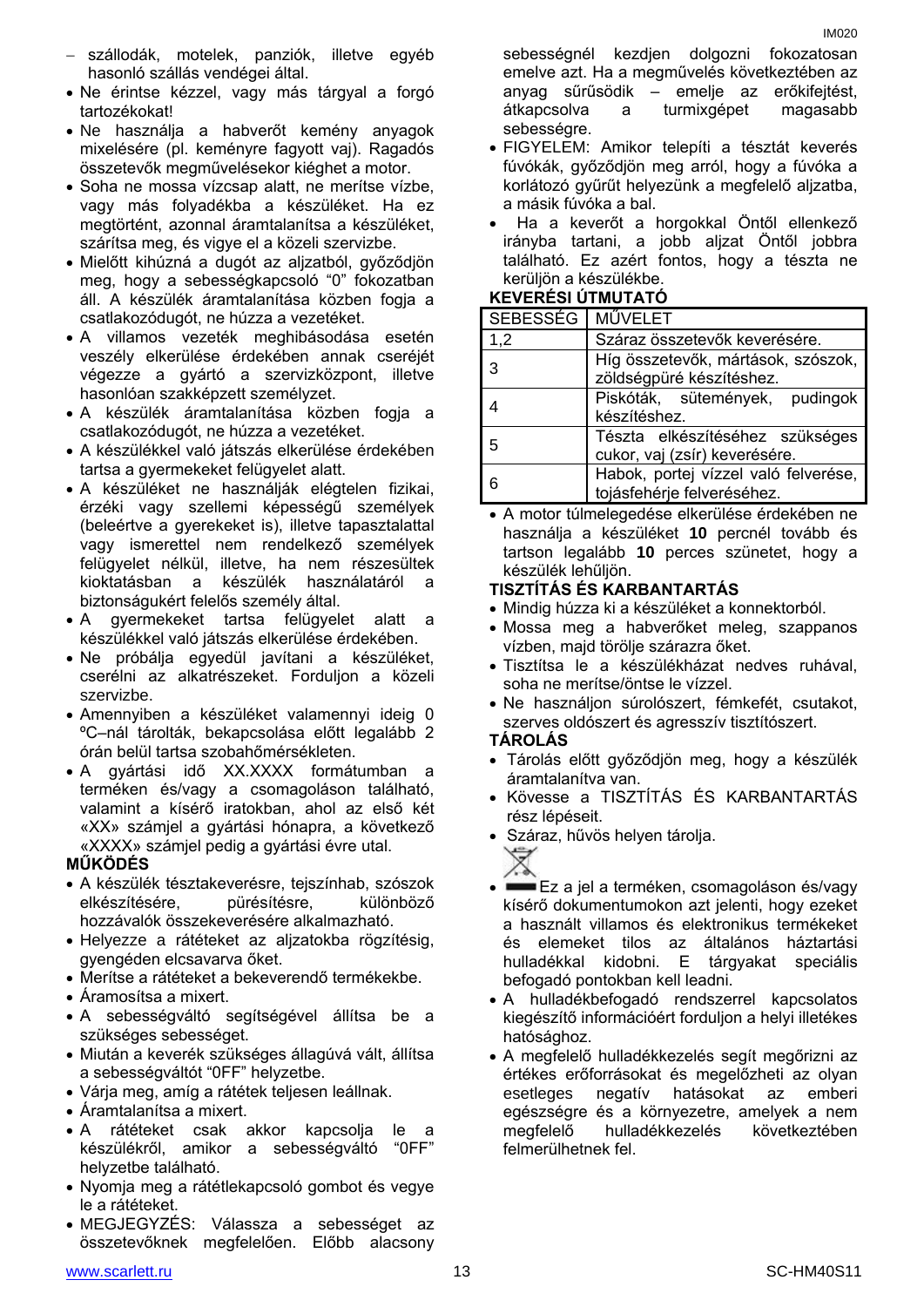#### **ROINSTRUCŢIUNI DE UTILIZARE MĂSURILE DE SIGURANȚĂ**

- Uważnie przeczytaj Instrukcję Obsługi i zachowaj ją jako materiał referencyjny.
- Przed pierwszym włączeniem należy sprawdzić, czy dane techniczne podane na wyrobie są zgodne z parametrami prądu elektrycznego.
- Urządzenie jest przeznaczone tylko do użytku domowego. Urządzenie nie jest przeznaczone do używania w przemyśle i w handlu, a także do wykorzystania:
- w pomieszczeniach kuchennych dla pracowników w sklepach, biurach i innych pomieszczeniach produkcyjnych;
- w domach rolników;
- przez klientów w hotelach, motelach, pensjonatach i innych podobnych miejscach zamieszkania.
- Podczas pracy nie należy dotykać rękami lub innymi przedmiotami wirujących końcówek!
- Nie używaj miksera podczas pracy z twardymi produktami, na przykład, zamrożonym masłem. Podczas pracy z lepkimi produktami silnik może się przepalić.
- Nie myj miksera pod bieżącą wodą ani nie zanurzaj go i przewodu zasilającego w wodzie lub innej cieczy. Jeśli tak się stało, natychmiast wyłącz mikser od zasilania, dokładnie go wysusz i sprawdź w najbliższym Punkcie Serwisowym.
- Przed odłączeniem od sieci elektrycznej należy upewnić się, że dźwignia zmiany prędkości jest w pozycji "0". Trzymaj ręką wtyczkę, nie ciągnij za przewód zasilający.
- W przypadku uszkodzenia przewodu zasilającego jego wymiany, aby uniknąć niebezpieczeństw, powinien dokonać producent lub upoważniony przez niego Punkt Serwisowy bądź podobny wykwalifikowany personel.
- Należy uważać, aby przewód zasilający nie dotykał ostrych krawędzi i gorących powierzchni.
- Urządzenie nie jest przeznaczone do użytku przez osoby (w tym dzieci) o obniżonych możliwościach fizycznych, zmysłowych lub umysłowych albo w przypadku braku doświadczenia lub wiedzy, jeśli nie znajdują się one pod nadzorem lub nie poinstruowane przez osobę odpowiedzialną za ich bezpieczeństwo na temat korzystania z urządzenia.
- Dzieci powinny być nadzorowane w celu niedopuszczenia do bawienia się z urządzeniem.
- Nie należy samodzielnie naprawiać ani wymieniać żadnej części urządzenia. W przypadku wykrycia usterek należy skontaktować się z najbliższym Punktem Serwisowym.
- Jeśli urządzenie przez jakiś czas znajdowało się w temperaturze poniżej 0ºC, przed włączeniem musi być przechowywane w temperaturze pokojowej nie krócej niż 2 godziny.
- Producent zastrzega sobie prawo, bez dodatkowego powiadomienia, do wprowadzania drobnych zmian w konstrukcji wyrobu, które zupełnie nie wpływają na jego bezpieczeństwo, sprawność lub funkcjonalność.
- [www.scarlett.ru](http://www.scarlett.ru/) 14 SC-HM40S11

 Data producerii este indicată pe produs și/sau ambalaj, precum și în documentația însoțitoare, în format XX.XXXX, unde primele două cifre "XX" reprezintă luna producerii, iar următoarele patru cifre "XXXX" reprezintă anul producerii.

#### **UTILIZARE**

- Aparatul este destinat pentru amestecarea aluatului, baterea friștii, prepararea sosurilor, piureului, amestecarea diferitor ingrediente.
- Rotind ușor, instalați accesoriile în adâncitură până la fixare.
- Introduceți accesoriile în produsele pe care doriți să le amestecați.
- Conectați mixerul la rețeaua electrică.
- Setați viteza necesară cu ajutorul comutatorului de viteze.
- După ce amestecul a atins consistența dorită, mișcați comutatorul vitezelor în poziția "OFF".
- Așteptați până la oprirea completă a accesoriilor.
- Deconectați mixerul de la rețeaua electrică.
- Scoateți accesoriile doar atunci când comutatorul de viteze este în poziția "OFF".
- Apăsați butonul de detașare a accesoriilor și scoateți-le.
- NOTĂ: Selectați modul de viteză, în funcție de produs. Întotdeauna începeți lucrul cu o viteză mică, trecând treptat la o viteză mai mare. Dacă în timpul procesării amestecul devine mai dens, atunci creșteți randamentul prin comutarea mixerului la o viteză mai mare.
- ATENȚIE: Atunci când instalarea de scule pentru amestecare aluat, asigurați-vă că duza cu restrictiv inel este introdus în dreapta cuib, iar o altă sondă, în stânga. Fanta din dreapta se află la dreapta dvs. atunci când ţineţi mixerul cu cârligele dinspre dvs. Acest lucru este necesar de făcut pentru a preveni intrarea aluatului în aparat.

| <b>VITEZA</b> | <b>OPERATIA</b>                      |
|---------------|--------------------------------------|
| 1,2           | ingredientelor<br>Amestecarea        |
|               | uscate                               |
| 3             | Pentru lichide, sosuri               |
| 4             | Amestecarea aluatului<br>pentru      |
|               | biscuiți, prăjituri, budinci         |
| 5             | Agitarea frișcăi, ouălor             |
|               | apă,<br>din<br>Frișcă, lapte praf cu |
| 6             | proteine și proteine                 |
|               | gălbenușuri de ou.                   |
|               |                                      |

**MODURILE DE AMESTECARE RECOMANDATE** 

 Pentru a preveni supraîncălzirea, evitați funcționarea neîntreruptă cu o durată mai mare de **10** minute, și neapărat faceți o pauză de cel puțin **10** minute, pentru ca mixerul să se răcească până la temperatura camerei.

#### **CURĂȚAREA ȘI ÎNTREȚINEREA**

- Înainte de curățare, întotdeauna deconectați aparatul de la rețeaua electrică.
- Spălați toate părțile detașabile cu apă caldă și săpun, apoi ștergeți-le până sunt uscate.
- Stergeți partea motorului mixerului cu o cârpă moale și puțin umezită, și în nici un caz nu introduceți aparatul în apă.
- Nu folosiți pentru curățare agenți de curățare abrazivi, perii metalice și spălătorul pentru vase,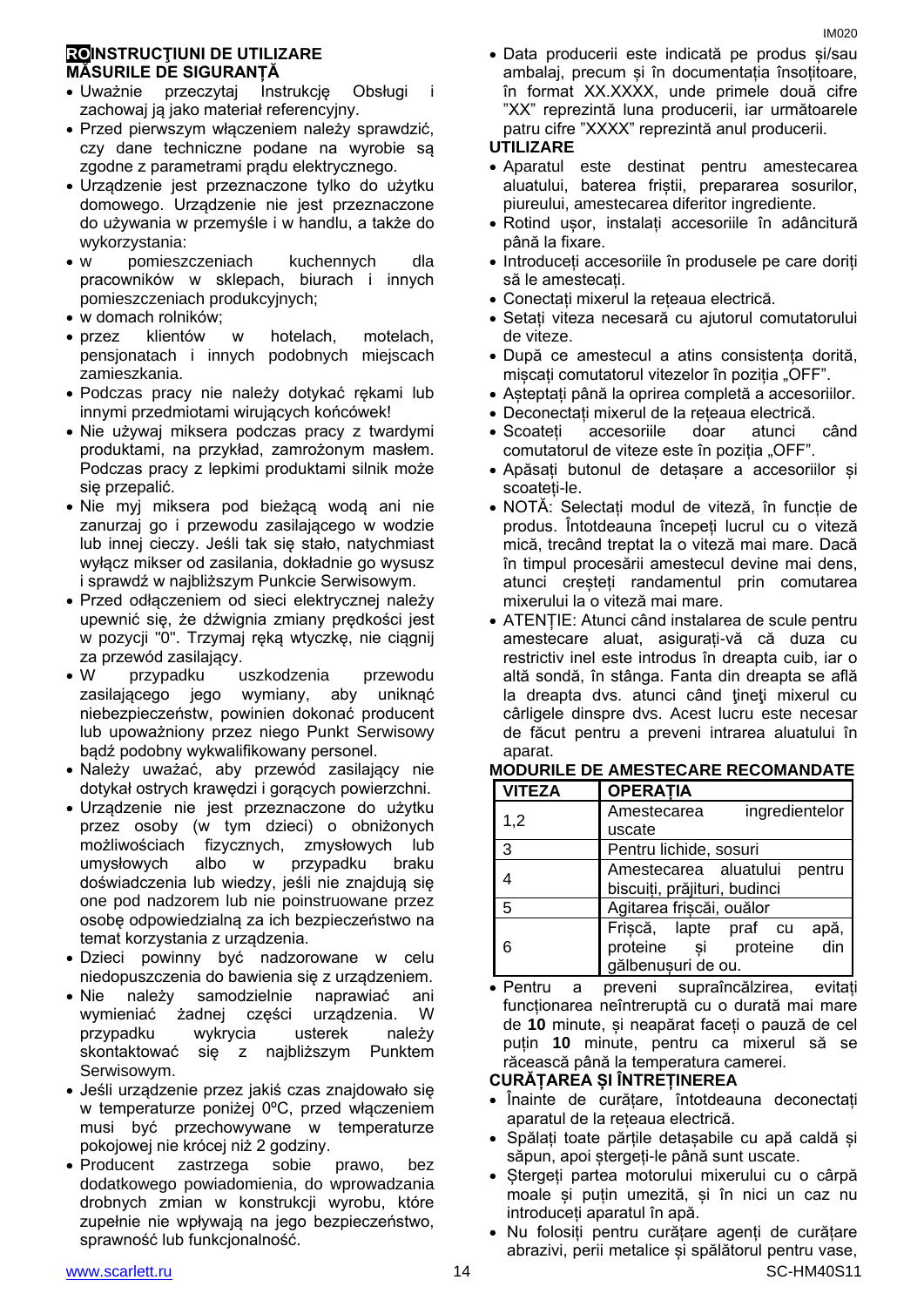de asemenea, nu utilizați diluanți organici și lichide agresive.

#### **PĂSTRAREA**

- Înainte de punere la păstrare, asiguraţi-vă că aparatul este deconectat de la reţeaua electrică.
- Îndepliniţi cerinţele secţiunii CURĂŢARE ŞI ÎNTREŢINERE.
- Păstraţi aparatul într-un loc uscat şi curat.
	-
- Simbolul dat pe produs, ambalaj şi/sau documentele însoţitoare înseamnă că aparatele electrice şi electronice, şi bateriile uzate nu trebuie aruncate împreună cu deşeurile menajere. Acestea trebuie duse la punctele de colectare specializate.
- Adresați-vă la autoritățile locale pentru a obține informaţii suplimentare referitor la sistemele existente de colectare a deşeurilor.
- Reciclarea corectă va contribui la păstrarea resurselor valoroase şi la prevenirea posibilelor efecte negative asupra sănătății oamenilor și a mediului înconjurător, care ar putea apărea în rezultatul reciclării incorecte a deşeurilor.

#### **PL INSTRUKCJA OBSŁUGI ŚRODKI BEZPIECZEŃSTWA**

- Uważnie przeczytaj Instrukcję Obsługi i zachowaj ją jako materiał referencyjny.
- Przed pierwszym włączeniem należy sprawdzić, czy dane techniczne podane na wyrobie są zgodne z parametrami prądu elektrycznego.
- Urządzenie jest przeznaczone tylko do użytku domowego. Urządzenie nie jest przeznaczone do używania w przemyśle i w handlu, a także do wykorzystania:
- w pomieszczeniach kuchennych dla pracowników w sklepach, biurach i innych pomieszczeniach produkcyjnych;
- w domach rolników;
- przez klientów w hotelach, motelach, pensjonatach i innych podobnych miejscach zamieszkania.
- Podczas pracy nie należy dotykać rękami lub innymi przedmiotami wirujących końcówek!
- Nie używaj miksera podczas pracy z twardymi produktami, na przykład, zamrożonym masłem. Podczas pracy z lepkimi produktami silnik może się przepalić.
- Nie myj miksera pod bieżącą wodą ani nie zanurzaj go i przewodu zasilającego w wodzie lub innej cieczy. Jeśli tak się stało, natychmiast wyłącz mikser od zasilania, dokładnie go wysusz i sprawdź w najbliższym Punkcie Serwisowym.
- Przed odłączeniem od sieci elektrycznej należy upewnić się, że dźwignia zmiany prędkości jest w pozycji "0". Trzymaj ręką wtyczkę, nie ciągnij za przewód zasilający.
- W przypadku uszkodzenia przewodu zasilającego jego wymiany, aby uniknąć niebezpieczeństw, powinien dokonać producent lub upoważniony przez niego Punkt Serwisowy bądź podobny wykwalifikowany personel.
- [www.scarlett.ru](http://www.scarlett.ru/) 15 November 2012 15 SC-HM40S11 Należy uważać, aby przewód zasilający nie dotykał ostrych krawędzi i gorących powierzchni.
- Urządzenie nie jest przeznaczone do użytku przez osoby (w tym dzieci) o obniżonych możliwościach fizycznych, zmysłowych lub umysłowych albo w przypadku braku doświadczenia lub wiedzy, jeśli nie znajdują się one pod nadzorem lub nie poinstruowane przez osobę odpowiedzialną za ich bezpieczeństwo na temat korzystania z urządzenia.
- Dzieci powinny być nadzorowane w celu niedopuszczenia do bawienia się z urządzeniem.
- Nie należy samodzielnie naprawiać ani wymieniać żadnej części urządzenia. W przypadku wykrycia usterek należy skontaktować się z najbliższym Punktem Serwisowym.
- Jeśli urządzenie przez jakiś czas znajdowało się w temperaturze poniżej 0ºC, przed włączeniem musi być przechowywane w temperaturze pokojowej nie krócej niż 2 godziny.
- Producent zastrzega sobie prawo, bez dodatkowego powiadomienia, do wprowadzania drobnych zmian w konstrukcji wyrobu, które zupełnie nie wpływają na jego bezpieczeństwo, sprawność lub funkcjonalność.
- Data produkcji jest wskazana na wyrobie i/albo na opakowaniu, a także w dokumentacji towyrzyszącej, w formacie XX.XXXX, gdzie pierwsze dwie liczby "XX" to miesiąc produkcji, następne cztery cyfry "XXXX" to rok produkcji.

#### **DZIAŁANIE**

- Urządzenie przeznaczone jest do mieszania ciasta, ubijania śmietanki, przyrządzenia sosów, przecierów, miksowania różnych składników.
- Powoli obracając, należy wstawić nasadki do gniazd do fiksowania.
- Zanurzyć nasadki do mieszanych składników.
- Podłączyć mikser do sieci elektrycznej.
- Za pomocą przełącznika prędkości wybrać odpowiednią prędkość.
- Po osiągnięciu przez mieszankę potrzebnej konsystencji należy przestawić przełącznik prędkości w pozycję "0FF".
- Doczekać się całkowitego zatrzymania się nasadek.
- Wyłączyć mikser z sieci elektrycznej.
- Nasadki należy wyjmować dopiero wtedy, kiedy przełącznik prędkości jest w pozycji «0FF».
- Nacisnąć przycisk zrzucania nasadek i wyjąć je.
- NOTATKA: Wybieraj prędkość w zależności od produktów. Zawsze zaczynaj pracę na niskich obrotach, stopniowo przechodząc do wyższej prędkości. Jeśli w toku przetwarzania mieszanina twardnieje, zwiększ moc, po przełączeniu miksera na wyższą prędkość.
- UWAGA: Podczas instalacji dysz do rozrobieniu testu upewnij się, że końcówka z restrykcyjne pierścieniem umieszczona w prawe gniazdo, a druga końcówka w lewe. Prawe gniazdo znajduje się po Twojej prawej stronie, jeśli trzymasz mikser hakami od siebie. Jest to konieczne, aby zapobiec przedostawaniu się ciasta do urządzenia.